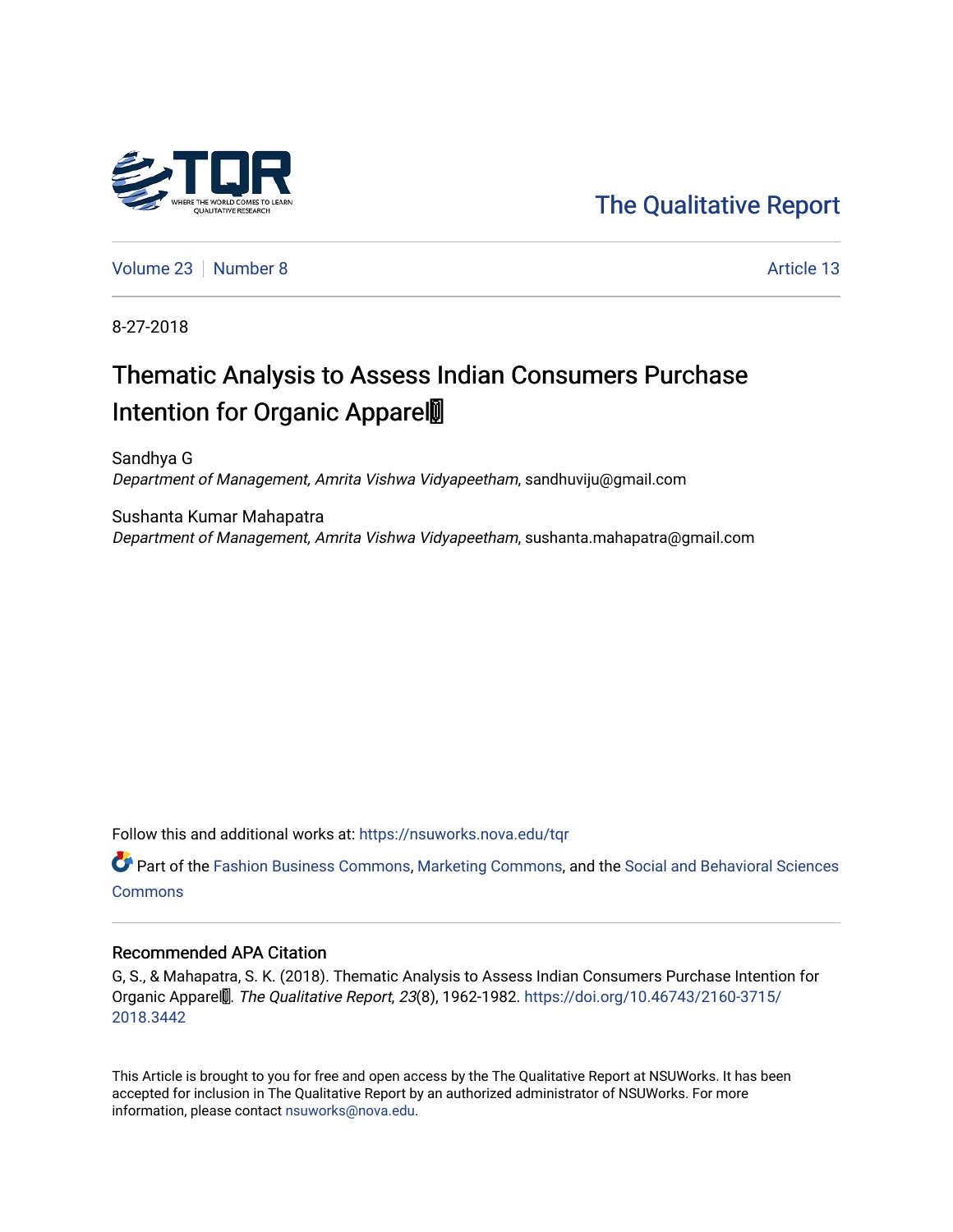# **Qualitative Research Graduate Certificate** Indulge in Culture Exclusively Online . 18 Credits **LEARN MORE**

### Thematic Analysis to Assess Indian Consumers Purchase Intention for Organic **Appare**l

#### Abstract

Consumer behavior is dynamic, and there is a beauty in trying to understand consumer's intention for a product category like organic apparel, especially when it is a unique phenomenon that is scantly explored in an emerging economy like India. This paper is an attempt at understanding the factors that influence Indian consumer's intention to purchase organic apparel. A purposive sampling procedure was adopted in selecting participants. A focus group discussion was conducted to capture data for the thematic analysis. Theoretical thematic analysis was conducted by relying on the theory of planned behavior model. Inductive thematic analysis gave way for other dimensions like product knowledge and involvement, environmental knowledge, and skepticism that evolved out of the themes. Product knowledge and involvement, subjective norms, perceived behavioral control, and attitude had an influence on the intention. Environmental knowledge and skepticism indicated a chance to negate the relationship. The textile manufacturers, who are innovating with sustainable fabrics, can look at the dimensions that consumers seek for while making a choice of organic apparel. Domestic and international organic apparel manufacturers can capitalize on the behavioral dimensions of the factors that influence consumer's intention for organic apparel, thereby facilitating identifying the prospect.

#### Keywords

Organic Apparel, Focus Group Methodology, Perceived Behavioral Control, Thematic Analysis, Purchase Intention, Indian Consumers

#### Creative Commons License



This work is licensed under a [Creative Commons Attribution-Noncommercial-Share Alike 4.0 International](https://creativecommons.org/licenses/by-nc-sa/4.0/)  [License](https://creativecommons.org/licenses/by-nc-sa/4.0/).

#### Acknowledgements

An insightful discussion with Dr. P.K Viswanathan and Dr. Deepak Gupta is gratefully acknowledged. We are extremely thankful to the esteemed reviewers and the editorial team for their most valued insights and recommendations to improve the article. However, responsibility of mistakes, if any, rests with us.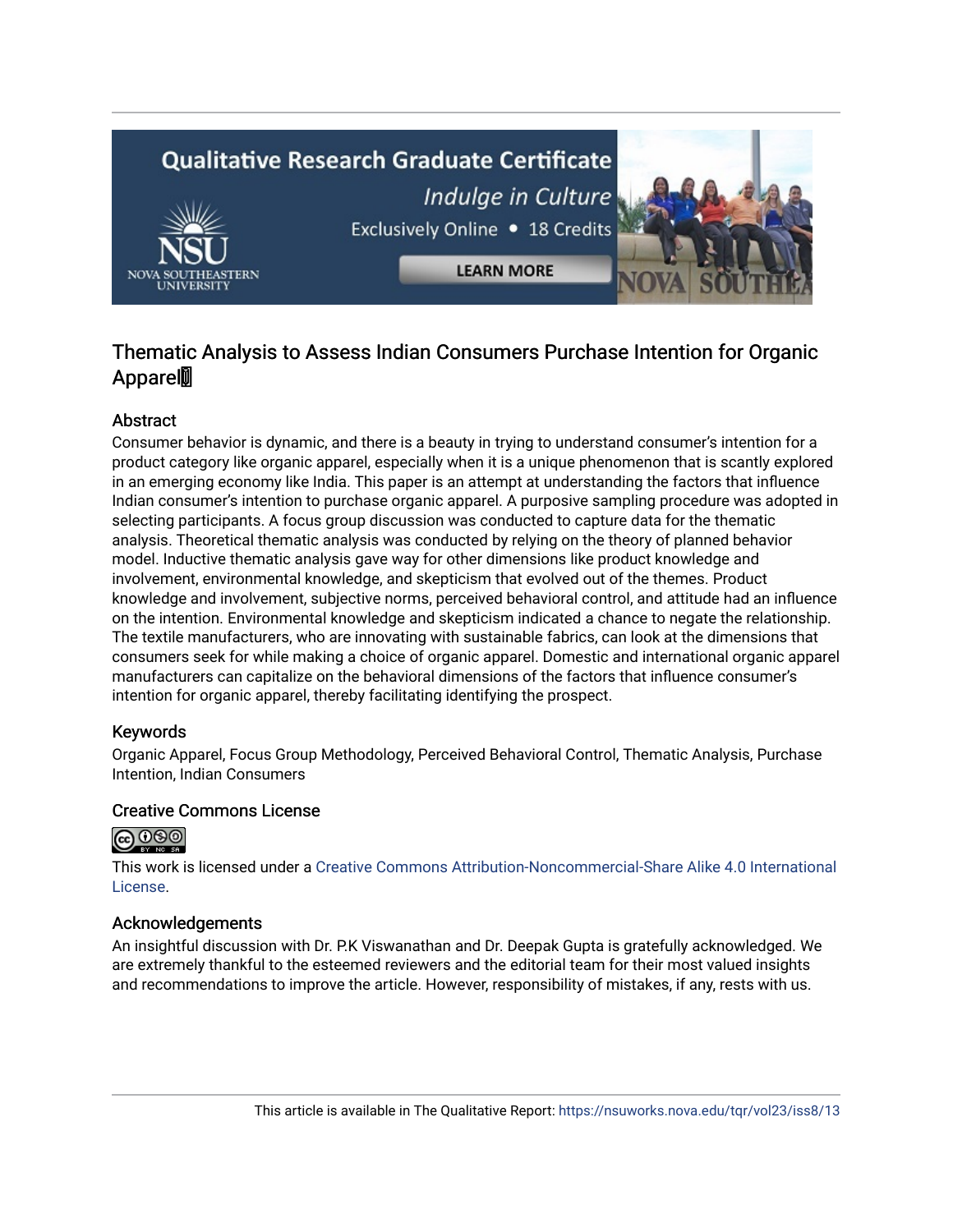

## **Thematic Analysis to Assess Indian Consumers Purchase Intention for Organic Apparel**

Sandhya G and Sushanta Kumar Mahapatra Department of Management, Amrita Vishwa Vidyapeetham, Kochi, India

*Consumer behavior is dynamic, and there is a beauty in trying to understand consumer's intention for a product category like organic apparel, especially when it is a unique phenomenon that is scantly explored in an emerging economy like India. This paper is an attempt at understanding the factors that influence Indian consumer's intention to purchase organic apparel. A purposive sampling procedure was adopted in selecting participants. A focus group discussion was conducted to capture data for the thematic analysis. Theoretical thematic analysis was conducted by relying on the theory of planned behavior model. Inductive thematic analysis gave way for other dimensions like product knowledge and involvement, environmental knowledge, and skepticism that evolved out of the themes. Product knowledge and involvement, subjective norms, perceived behavioral control, and attitude had an influence on the intention. Environmental knowledge and skepticism indicated a chance to negate the relationship. The textile manufacturers, who are innovating with sustainable fabrics, can look at the dimensions that consumers seek for while making a choice of organic apparel. Domestic and international organic apparel manufacturers can capitalize on the behavioral dimensions of the factors that influence consumer's intention for organic apparel, thereby facilitating identifying the prospect. Keywords: Organic Apparel, Focus Group Methodology, Perceived Behavioral Control, Thematic Analysis, Purchase Intention, Indian Consumers*

#### **Introduction**

India has a tremendous growth potential with a fast-changing apparel market in the retail scenario. Apparel industry in India is beholding certain changing trends, as the industry is one among the contributors to pollution (India Brand Equity Foundation, 2018; Ministry of Commerce and Industry, Department of Industrial Policy & Promotion, 2017). Indian apparel industry foresees an opportunity and a market for sustainable apparel. The industry is on an out spurt to focus on producing and manufacturing organic clothing and to reduce the use of inorganic dyes and chemicals as coloring agents (India Brand Equity Foundation, 2018).

India is statistically the number one producer of organic cotton in the world and also the second largest exporter (India Brand Equity Foundation, 2018). The demand for organic cotton shows a steep increase in the world every year, very specifically in the US and Europe. The organic cotton industry in India is on a growth path, especially in the past five to eight years. For instance, the situation in 2009-2010 was that the domestic market for organic cotton practically was untapped due to low domestic demand. Western countries had by then realized the importance of going green and had shown an increasing trend towards organic consumption (Rana, 2009). Most Indian consumers did not buy organic cotton clothes or organic food, as a vast majority of them were still unaware of the benefits of organic products. The awareness level and purchase of organic products were very much limited to high end consumers in tier 1 and 2 cities like Delhi, Bangalore, and Mumbai (India Brand Equity Foundation, 2018; Rana,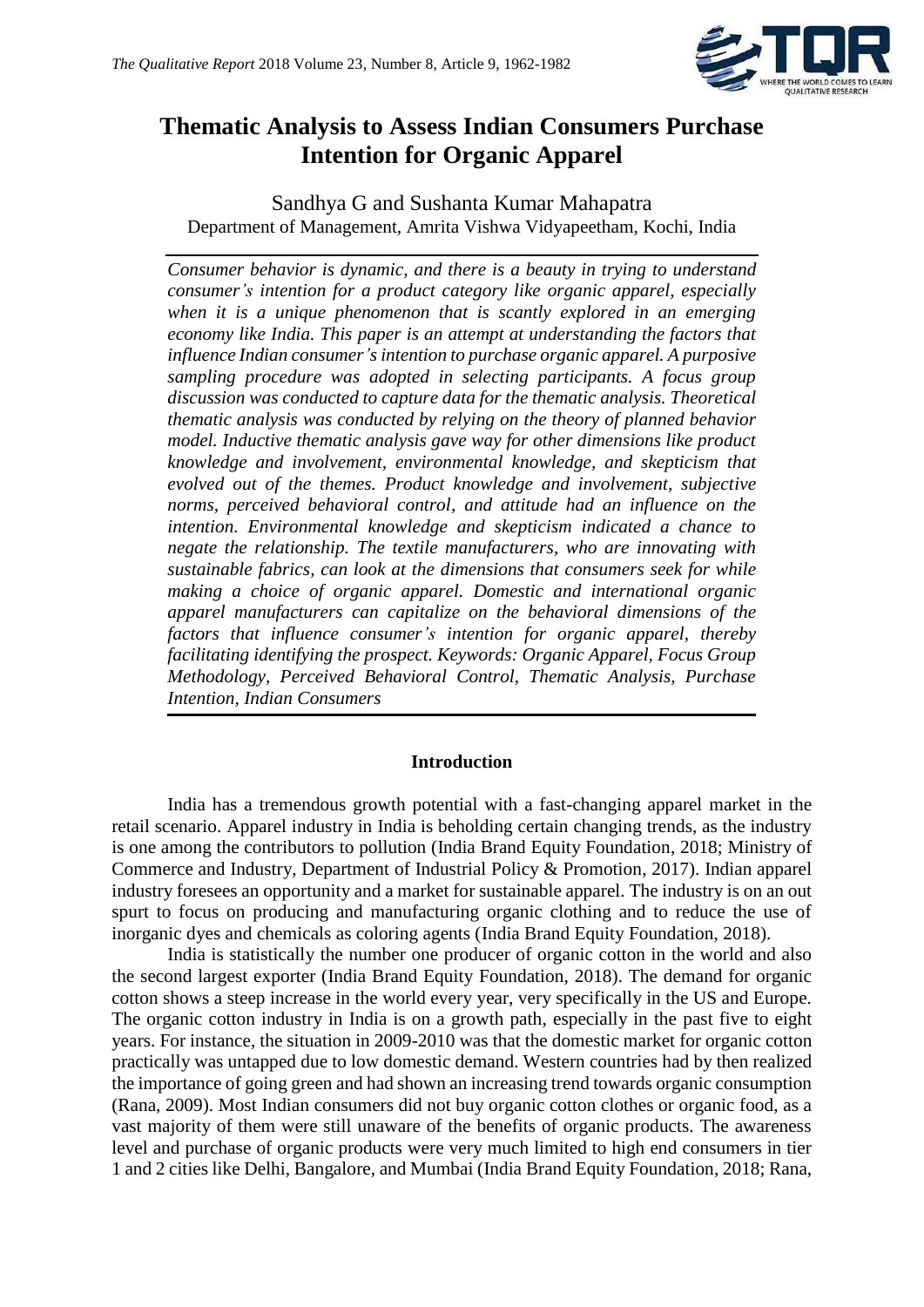**.** 

2009). The discussion in the article by Rana (2009) evidences that consumers can be motivated to follow the trend by creating awareness by way of organizing organic fair-trade shows. Until recently, the consumer behavior towards organic and organic consumption was looked upon with some amount of skepticism, but the trend seems to have been changing in recent times in India (Patil, 2015). According to a survey undertaken by the Associated Chambers of Commerce and Industry of India, there is an increasing health awareness compounded with rising disposable income that gave way for around 62% of high net worth segments to prefer organic products, which again is an increase of 95% compared to the past (Sally, 2013). Among the most regularly purchased items by Indian consumers, the share of organic products is the highest for vegetables (68%), followed by fruits (52%), fruit juices (51%), food grains (50%) and milk (45%). Some of the important considerations that Indian consumers factor in while making the purchasing decisions are origin of the produce and the credibility of the production process (Battacharya, 2013).

There is a definite and expected transition that is foreseen as far as consumer behavior towards organic clothing is concerned, and the fashion industry survives on the philosophy of "change and being trendy" (Rana, 2009, n.p.). It is believed that the community is able to make an impact in shifting the mind-sets of consumers to follow organic clothing trends, purely on considerations of the ill effects of synthetically produced clothing/ apparel (Rana, 2009). Some consumers are still under the illusion that clothes made from synthetic fibers are safe, while in reality, all of these are full of invisible chemicals**.** The more synthetic clothing that people wear, the greater they are at the risk of absorbing the toxic chemicals contained in these clothing materials that harm health. For instance, petrochemical or non-organic fibers suffocate the skin by obstructing toxic release from the body, thereby causing reactions like skin rashes, nausea, fatigue, thyroid problems, burning, itching, headaches, difficulty in breathing, and various other cancerous ailments (Clement & Clement, 2011; Rovira, Nadal, Schuhmacher, & Domingo, 2015).

"The growth in the Indian fashion industry can be attributed to rapid urbanization in the country and to the evolution of a new class of consumers called the middle class with high disposable income<sup>1</sup>." Coinciding with the changing consumer lifestyle, there has been a paradigm shift in the psychographic profile of the Indian consumers in recent years. The result is that the urban population has evolved with a different outlook on the clothing that they use in a social gathering, and thus they attach a symbolic meaning to the clothing they wear (Amber C., 2013). With the influx of "foreign direct investment<sup>2</sup>" and global brands coming to India, there is a need to understand the Indian consumers who have proved to be a promising target segment for the growing apparel industry. The Indian consumers are aware of and have had a positive attitude for ethical fashion and organic produce (India Times, 2013). The demand pattern was expected to grow by 5% in the year 2015 (Vijayara, 2010). Seth Petchers, Chief Executive Officer at Shop for Change – Fair Trade, told The India Times, that: "70% of Indian

<sup>&</sup>lt;sup>1</sup> The textile and clothing sector is considered to be one of the ancient industries in India. As per the Indian Brand Equity Foundation (IBEF) the industry has a very close bonding with agriculture especially India being the number one producer in organic cotton, cotton and the second largest producer of silk as per the world statistics. It relies on an ancient culture and traditions of the country as against the world-wide industry standards. Present size estimate is around 108 billion dollars and is expected to reach 223 billion dollars by 2021. The countries textile industry contributes roughly around 5 per cent to India's gross domestic product (GDP), and 14 per cent to overall Index of Industrial Production (IIP). The textile industry is also one of the largest contributes to India's export with approximately 13.5 percent of the country's total export of 42.2 billion dollars. (India Brand Equity Foundation, 2018)

<sup>&</sup>lt;sup>2</sup> Foreign direct investment (FDI) is an investment made by a company or individual in one country in business interests in another country, in the form of either establishing business operations or acquiring business assets in the other country, such as ownership or controlling interest in a foreign company. [Foreign Direct Investment \(FDI\)](https://www.investopedia.com/terms/f/fdi.asp#ixzz5ABsHwEUy) <https://www.investopedia.com/terms/f/fdi.asp#ixzz5ABsHwEUy>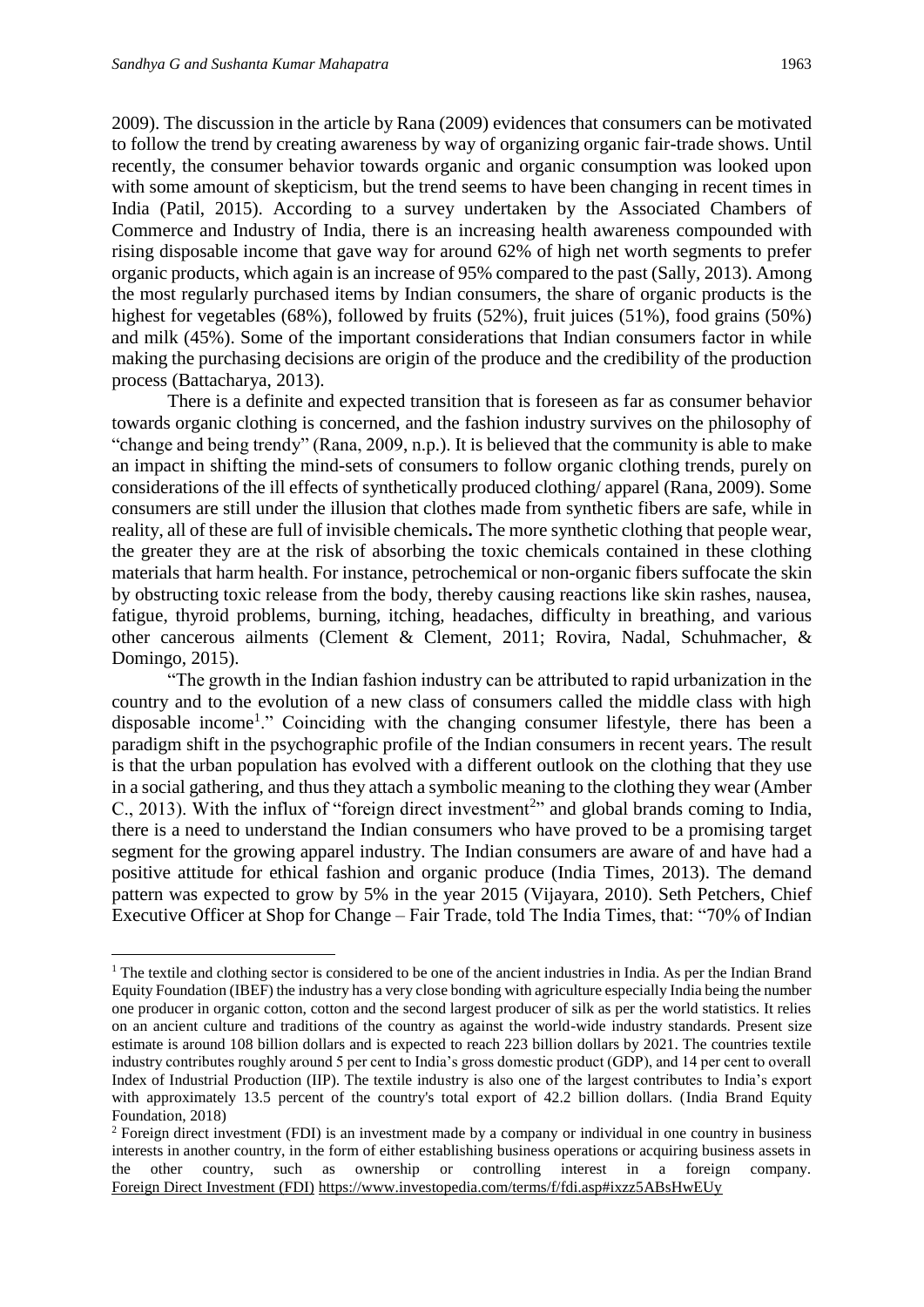consumers will buy environmental products over other merchandise if quality is maintained. The opportunity is huge, and products are being accepted as consumers become more aware of where these products are available" (India Times, 2013, n.p.).

Against this backdrop, the paper intends to conceptualize the constructs from the field of consumer behavior to understand the different factors considered by consumers for evincing their purchase intention for organic apparel in an emerging economy like India. There are many studies in the Indian context that have attempted exploring consumer attitude and behavior specific to the area of green practices, green buying behavior, and green consumerism, (Datta, 2011; Jain & Kaur, 2004; Jauhari & Manaktola, 2007; Mishra & Sharma, 2010). There has been research in Indian context to do with the purchase behavior towards organic cotton clothing and sustainable apparel, and these studies have looked at the consumption behavior of youth and assessed the impact of green apparel knowledge, prior environmental knowledge, and peer influence as factors that lead to the purchase behavior (Khare & Rakesh, 2010; Khare & Sadachar, 2017; Khare, & Varshneya, 2017; Manchiraju, Sadachar, & Khare, 2017). Very recent studies by Yadav and Pathak (2016, 2017) have addressed a range of issues in green consumption and environmental aspect of marketing by applying the Theory of Planned Behavior (TpB) model to figure out the purchase intention for environmentally friendly products. There still are studies that have highlighted the relevance of capitalizing on the TpB model, to explain organic consumption. But there is still a gap in the literature in the Indian context that can be bridged only by subjectively measuring. We devised a qualitative analysis to explore the intention for organic apparel. Research up until now have only explored few dimensions like consumer environmental knowledge, product knowledge and self-relevance, and situational self-relevance (i.e., product involvement) as parameters considered by consumers for making a choice for organic clothing (Khare & Rakesh, 2010; Khare & Sadachar, 2017; Khare & Varshneya, 2017; Manchiraju et al., 2017). We believe these parameters are a constrained set, necessitating a thematical or inductive mechanism to measure the actual factors that would be considered by consumers while making a choice for organic apparel. Having identified the gaps in the existing body of knowledge, we are attempting an exploration through a qualitative approach to unveil a lot more meaning to the subject matter under investigation.

Initially, we discuss the theoretical context of the study. Second, we discuss at length the research design and the methodology, introducing a specific focus on the thematic analysis using focus group discussion as the exploratory approach to the study. Third, we present the results, discussion, and plausible managerial implications with future research. We have considered the qualitative stance to offer further insights into the subject matter under investigation, especially glancing at the gaps in the extant body of literature and focusing on the objective of the study, and thus framing the problem statement as: "*Assessing the factors that influence the purchase intention for organic apparel.*" The objective of the study is to explore the prevalent trend with respect to consumer's purchase intention for organic apparel, to understand the factors that elicit an attitude and purchase intention towards organic apparel, and to propose recommendations for the marketers to help identify the target consumers for organic apparel.

#### **Literature Review**

Review of literature primarily attempts at explaining the TpB Model as this model is perennially applied in understanding green consumption practices among consumers. Recent articles have also measured the relevance of applying the TpB model in the studying sustainable consumption practices of consumers in the Indian context (Verma & Chandra, 2018; Yadav & Pathak, 2016, 2017).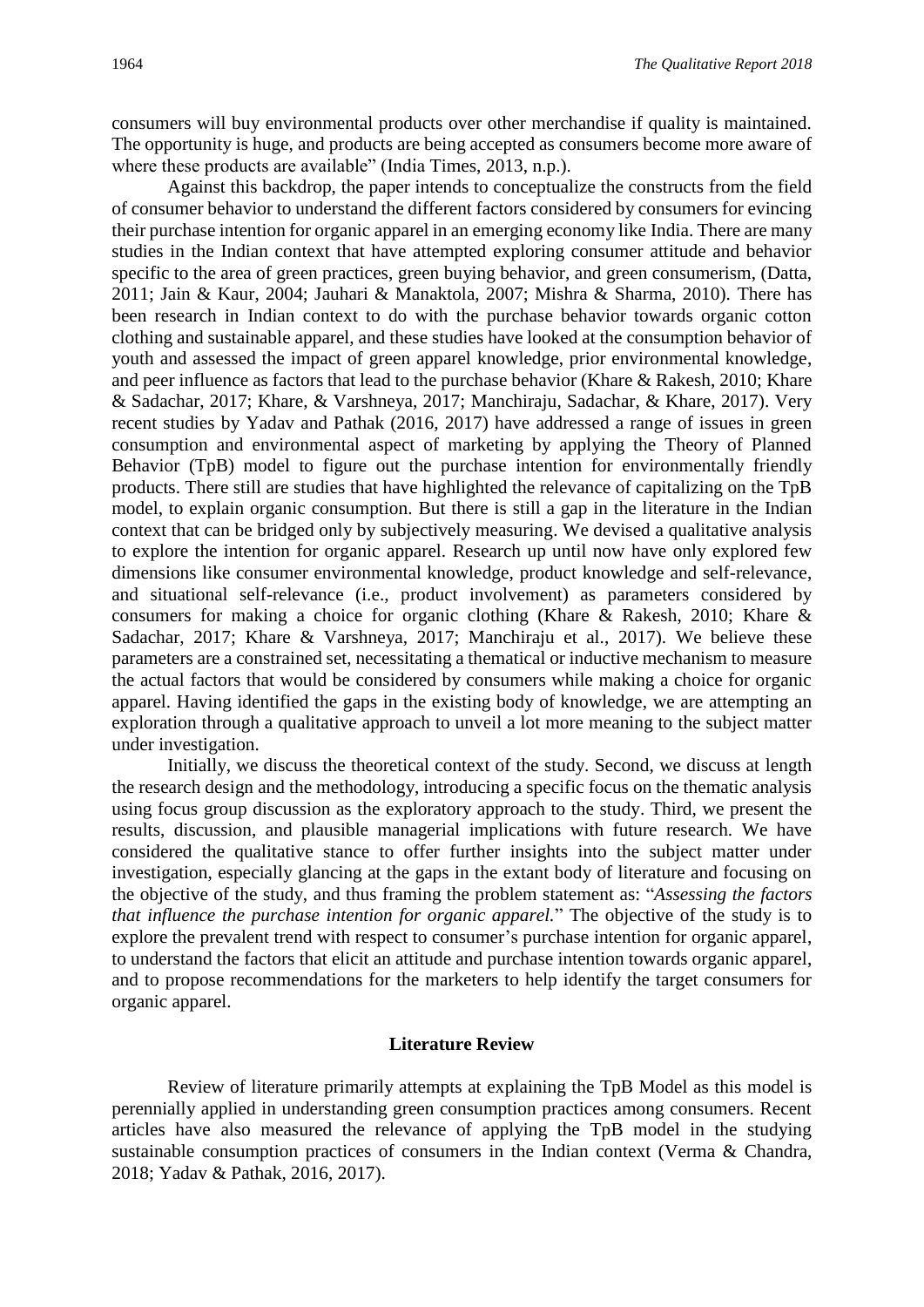#### **Theory of Planned Behavior Model**

Literature shows evidence on the ability of TpB Model to explain organic consumption (Ajzen, 1991). The constructs that encompasses the model are: *Perceived Behavioral Control, Subjective Norms, Attitude, and Intention.* These dimensions which have a theoretical underpinning in explaining consumption have been detailed further in the review section. Manchiraju et al. (2017) have propagated the application and extension of the TpB model in explaining sustainable fashion consumption. Along with the review, there is a snapshot of the socio-demographic profiling of consumers who prefer sustainable or ecofriendly clothing.

#### **Perceived Behavioral Control**

According to Ajzen (1991), an individual's likely disposition of a behavior depends on the extent of availability of relevant resources and the prospects to positively consider these resources and behaving heedfully, which is known as control belief. Perceived consumer effectiveness means that the individuals have the ability to manipulate the outcome in a positive manner as a result of their action. Perceived consumer effectiveness proved to have a significant relationship with perceived behavioral control triggering positive outcomes (Roberts, 1995; Vermeir & Verbeke, 2008). Perceived behavioral control has an influencing role in how consumers form their purchase intention for sustainable textile and apparel (Kang, Liu, & Kim, 2013). The product knowledge would lead young consumers to form a perceived consumer effectiveness to transform their outcome into a consumption behavior (Kang et al., 2013).

#### **Subjective Norms**

According to Ajzen (1991), subjective norm can be understood as the perceived social force to carry out a particular behavior. According to Fishbein and Ajzen (1975), the social or subjective norm is a considerable social pressure which induces the consumers to perform the behavior (Biel & Thøgersen, 2007). Subjective norms form a typical disposition of consumers who comply with the social pressures and referent others that would lead them into making a choice for sustainable textile and apparel (Kang et al., 2013).

#### **Attitude**

A favorable attitude towards a product which is environmental friendly is reflective of the organic consumption behavior (Chan, 2001; Vermeir, &Verbeke, 2004). Consumer's perception about a brand or a company and its ethical fashion reputation reflects their attitude and the predispositions (Shen, Wang, Lo, & Shum, 2012). Attitude acts as an important antecedent to the behavioral intention (Ajzen, 1991; Singh & Verma, 2017). Consumers who have a positive attitude for sustainable apparel will have a disposition towards intention (Khare & Sadachar, 2017; Khare, & Varshneya, 2017; Manchiraju et al., 2017).

#### **Purchase Intention**

According to Ajzen (1991), behavior can be determined and derived from the intention with considerable accuracy. Research in the Indian context evidences consumers specifically, youth, show an intention to purchase organic cotton clothing: clothing with eco label brands (Khare & Sadachar, 2017; Khare, & Varshneya, 2017; Manchiraju et al., 2017). There exists a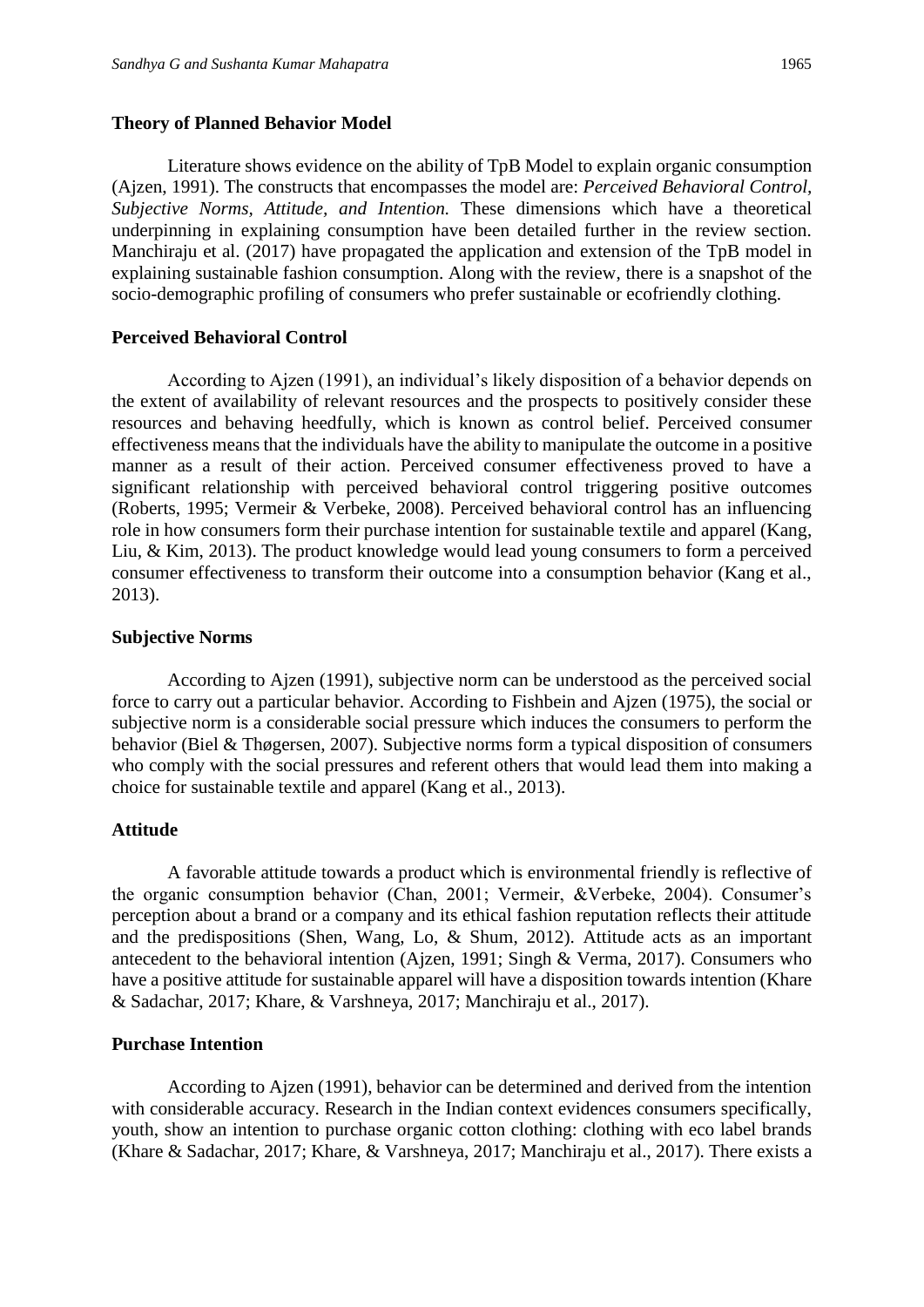segment of Indian urban consumers who are positively motivated towards eco labeled brands of garments (Goswami, 2008).

#### **Socio-Economic and Demographic Factors**

Socio-economic and demographic factors such as income and education have greater bearing on consumers' preference for organic products (Thompson & Kidwell, 1998). Price is factored in while making a choice of purchasing organic products. Certain populations are more likely to purchase organic products: younger, single consumers with low household incomes and middle age consumers with higher household incomes who have children at home (Khare & Sadachar, 2017; Khare, & Varshneya, 2017; Manchiraju et al., 2017; Richard, Maria, & Per, 2005). The flip side of the literature states that willingness to pay (WTP) for organic products is not just based on price but is dependent on organic product category (Athanasios & George, 2005). Socio-demographic factors are of prime importance while researching in the fields of assessing environmentally conscious consumption (Auger, Burke, Devinney, & Louviere, 2003).

In hindsight, it is evident that there is a scope for studying the consumers purchase intention for organic apparel in India. It becomes evident from the extant literature that there is need to explore consumers of developing nations in terms of their usage and consumption for organic apparel. Domestic and international marketers who are in the business of sustainable fashion can gain insights for strategizing their business model, as well as to identify segments. The extant literature from the Indian context are yet to explore the different dimensions of a consumer's intent to purchase organic apparel. We as academicians are trying to explore the plausible opportunity for our agribusiness and the textile industry to make a shift towards greener and sustainable economy.

#### **Methods**

#### **Research Design**

The main methodological instrument used for the study is thematic analysis. The data was procured from the participants through four focus group discussions. The methodological procedures have been detailed in this section.

#### **Focus Group Methodology**

Focus group discussion (FGD) assists in reflecting on the variations to the responses, which are very unlikely possible on a one to one interview or an ethnographic study. FGD is a carefully structured discussion wherein the participants are selected by a purposive sampling procedure and are given the opportunity to discuss freely in the context of the study (Belk, Fischer, & Kozinets, 2012; Morgan, 1998). An FGD is comprised of six to ten participants who are ideally chosen as they share specific physiognomies. As per the rules, ideally an FGD should be conducted with multiple participants clustered across different groups to understand the variations in the responses across the group (Belk et al., 2012).

Four FGDs were conducted in the city of Kochi (Kerala, India) during the months of September to November 2016. In this study, we selected participants with whom we had acquaintance. The participants who constituted the two groups were students with work experience (42.3%) and the remaining two groups constituted of colleagues (57.7%), from sister institution of the university. The participants were chosen based on purposive sampling technique by maintaining homogeneity within the group and heterogeneity across groups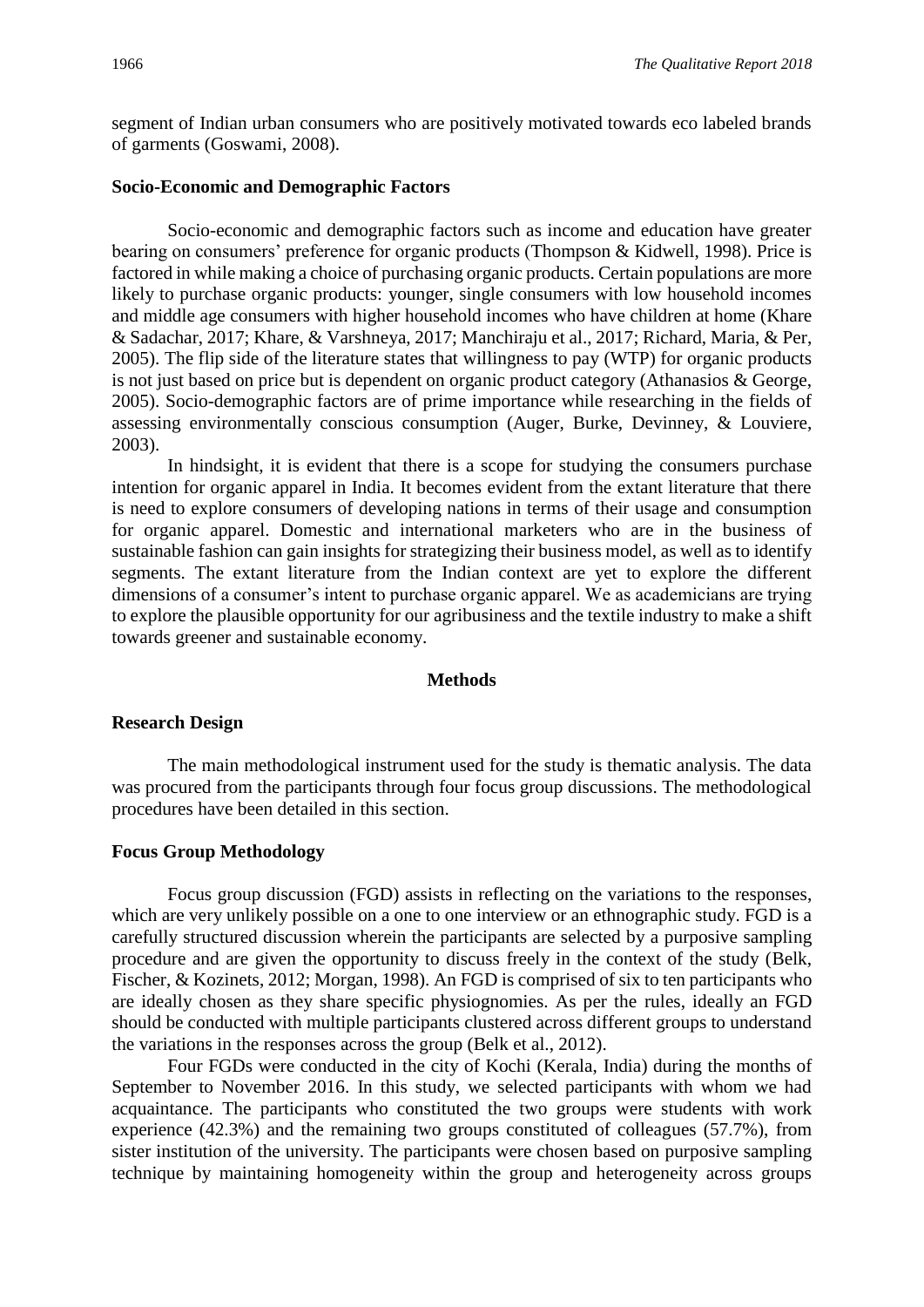(Boddy, 2016). There were altogether 26 participants across the four-FGDs. Three focus groups constituted of six members each and one group with eight participants. The study is exempted from the Institutional Review Board for the Protection of Human Subjects. The sociodemographics of the participants are detailed herein. From the 26 participants, recruited for the FGDs, 46.5% were male and 53.5% were female. 69.2% of the participants were masters, 26.9% had a qualification of honors or bachelor's degree, 3.9% were Ph.D.'s. The study constituted of 57.7% of professionals and 42.3 % of students. 69.2% of the participants were from the age of 20-29, 19.2% of the participants were from the age group of 30-39, and 11.6% of the participants were above the age of 40 years. As per the USD (\$) exchange value for Indian currency 67.9 (INR) in December 2016. 46.1% of the participants belonged to the annual income category of \$(1472.75 - 4418.26), 34.6% of the participants belonged to the category of \$(4418.27- 7363.77), 7.7% participants belonged to the category of \$(7363.78-10309.27) and 11.6% of the participants belonged to the category of above \$ 10,801.00. While profiling of the participants we found that 76.9% of the participants were unmarried and 23.1% of the participants were married.

The discussions were moderated by an expert moderator (researcher in qualitative domain, with a post-doctoral knowledge on the qualitative research techniques). The questions that were framed for the discussion are detailed here in Appendix 1. The audio recordings were facilitated by using a smartphone. There were three passive participants across the four FGDs. The moderator assumed that they were not able to articulate and contribute to the required extent, as they felt they couldn't voice over the opinions of other participants. The participants were not appraised on the topic prior to the real-time event, in order to avoid an inherent bias during the discussion, and also to minimize the interaction effect. This approach would facilitate in identifying and arriving at more diverse views to assist in comparing the results across individual participants within and across the groups (Belk et al., 2012; Morgan, 1998).

#### **Thematic Analysis**

While taking an exploratory stance, it was essential to plan the kind of analysis for the qualitative study. Here we have conducted a thematic analysis (Benner, 1985; Leininger, 1985; Taylor & Bogdan, 1984), as there is a lack of sufficient literature within the Indian context. Although there is not extensive literature which has explored the procedure in conducting a thematic analysis, we have diligently followed the instructions prescribed by Braun and Clarke (2006). The participant narrations were gathered by conducting focus group discussions. The codes and themes were generated from FGDs, which is a procedure most commonly used as part of the qualitative technique (Chenail, 1995). The thematic analysis seeks identifiable themes that evolve out of the discussions or narrations from the participants.

There are two kinds of thematic analysis: one is inductive and the other is theoretical thematic analysis (Braun & Clarke, 2006). An inductive approach is also called the "bottom up" way, and the theoretical or deductive analysis is also called the "top down" way (Braun & Clarke, 2006). In an inductive mechanism, the themes that are identified from the narratives are heavily linked to the data itself (Patton, 1990) and would sound like grounded theory. The data that is collected through an interview or a focus group discussion might have a vague relationship to the specific questions that were sought from the participants and would not have any specific relationship to the topic of investigation. The inductive analysis is a mechanism of coding data without having a pre-existing coded framework; it would have been preconceived by the researcher. Hence, this kind of thematic analysis becomes data driven whereas the theoretical thematic analysis would be structured by the researcher's theoretical underpinnings and understanding of the research area of interest or previously established theoretical phenomenon. A simultaneous and sequential use of the two approaches are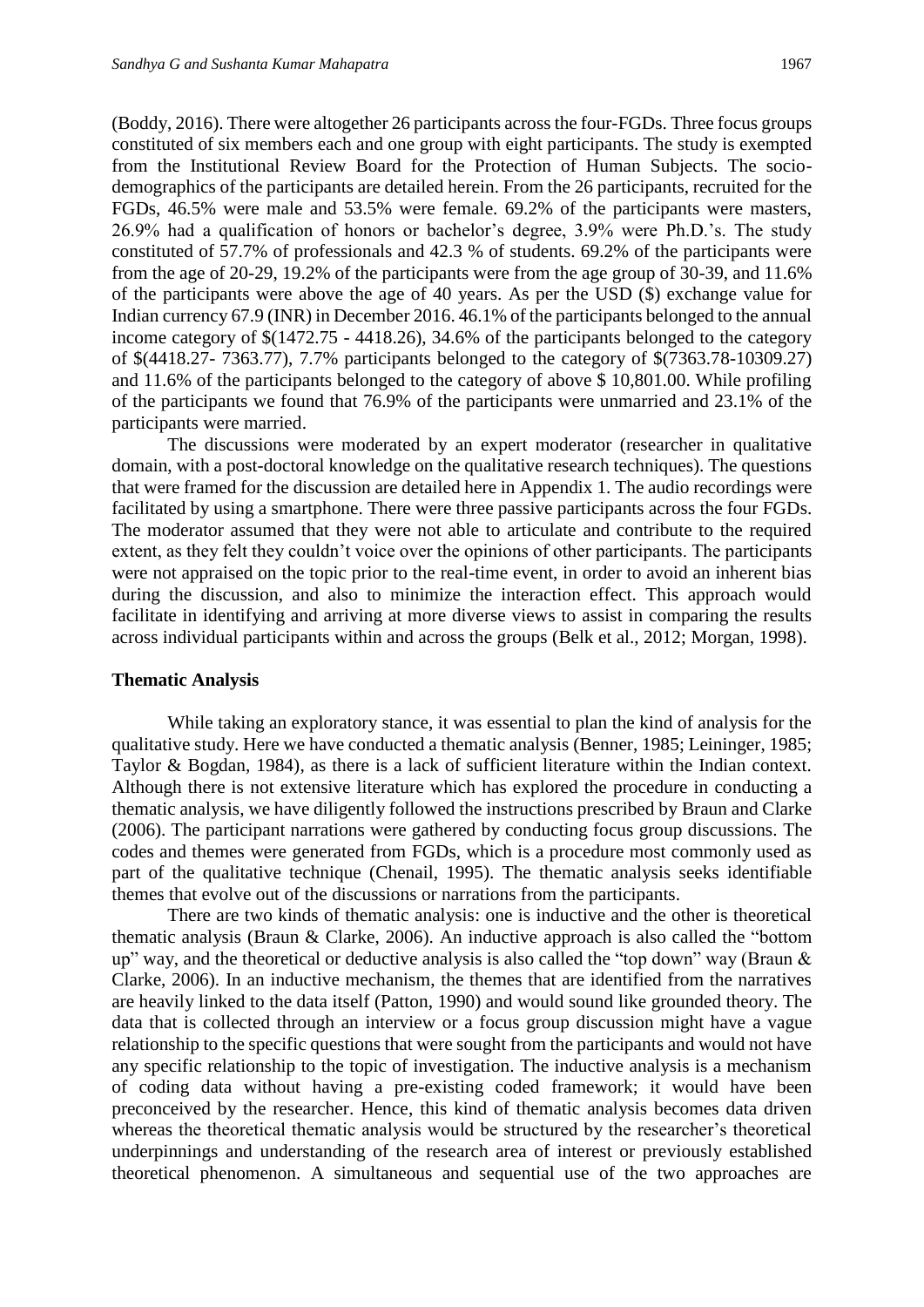permissible in a thematic analysis (Braun & Clarke, 2006). Here in the stud, we have attempted both approaches of thematic analysis.

The participant voices were audio recorded for the purpose of data collection (Spradley, 1979). The audio recordings were transcribed into Word documents and were edited numerous times to check for potential errors. Each coding item was given due acknowledgment and attention during the coding process. The coding process was comprehensive and inclusive. Relevant extracts for all the themes were collated. The themes were repeatedly cross checked with the code sheet. The coding mechanism ensured that themes are distinctive, coherent, and consistent (Braun & Clarke, 2006).

| <b>Themes/Dimensions</b>                           | <b>Codes</b>                               | FGD1           | FGD <sub>2</sub> | FGD3           | FGD4           | <b>Total</b><br>Count |
|----------------------------------------------------|--------------------------------------------|----------------|------------------|----------------|----------------|-----------------------|
| <b>Intention/Purchase of Apparel</b>               | Choice of store/brand                      | 18             | 7                | 8              | 16             | 49                    |
|                                                    | Choice of Material                         | 13             | 11               | 14             | 8              | 46                    |
|                                                    | Type of Attire                             | 4              | 10               | 3              | 4              | 21                    |
|                                                    | Occasion for Purchase                      | 4              | 4                | 11             | 9              | 28                    |
| <b>Product Knowledge and</b><br><b>Involvement</b> | Episodic Knowledge                         | 8              | 9                | 9              | $\overline{c}$ | 28                    |
|                                                    | semantic Knowledge                         | 2              | 3                | 4              | 1              | 10                    |
|                                                    | Price                                      | 17             | 22               | 18             | 19             | 76                    |
|                                                    | Certification/labelling/Tags               | 24             | 1                | 13             | 6              | 44                    |
|                                                    | Aware of product and Production<br>Process | 8              | 5                | 45             | $\overline{4}$ | 62                    |
|                                                    | <b>Quality and Comfort</b>                 | 13             | 12               | 17             | 14             | 56                    |
|                                                    | Durability                                 | $\overline{c}$ | $\overline{c}$   | $\overline{2}$ | 3              | 9                     |
|                                                    | Not Aware                                  | $\Omega$       | 12               | 14             | 2              | 28                    |
| <b>Attitude</b>                                    | Positive                                   | 20             | 14               | 25             | $\overline{4}$ | 63                    |
|                                                    | Negative                                   | 6              | 4                | 22             | 1              | 33                    |
| <b>Environmental Knowledge</b>                     | Conscious                                  | 10             | 3                | 17             | 1              | 31                    |
|                                                    | <b>Not So Conscious</b>                    | $\Omega$       | $\theta$         | 1              | 1              | 2                     |
| <b>Subjective Norms</b>                            | Family Influence                           | 6              | 3                | $\overline{c}$ | 2              | 13                    |
|                                                    | Societal Influence                         | 5              |                  | $\overline{c}$ | 6              | 13                    |
| <b>Perceived Behavioral Control</b>                | <b>Control Belief</b>                      | 7              |                  | 3              | 1              | 11                    |
|                                                    | Perceived Behavioral Effectiveness         | 6              | $\overline{c}$   | 5              | 1              | 14                    |
| <b>Skepticism</b>                                  | <b>Issues on Maintenance</b>               | 10             | 6                | 11             | $\theta$       | 27                    |
| $\sim$ $\sim$<br>$\sim$                            | Lack of Trust on the claims                | 18             | 5                | 22             | $\Omega$       | 45                    |

#### **Table 1: Consolidated View of Responses with the Themes and Codes**

*Source*: Compiled from the FGD analysis in QDA miner lite 4 software (2016).

Using the software QDA Miner Lite4, themes were highlighted to easily identify codes from the transcripts and later were categorized to assign codes (Aronson, 1995; Braun & Clarke, 2006). The TpB model was conceptually applied for the purpose of the theoretical thematic analysis approach and the codes were assigned from the theoretical constructs in the TpB model. During the inductive thematic analysis, we identified new dimensions/codes like product knowledge and involvement, environmental knowledge and skepticism, along with sub dimensions or codes to each of these (as shown in Table 1). The theoretical thematic approach had knowledge edifices from the literature review as detailed in the review section (Aronson, 1995; Braun & Clarke, 2006). After the initial coding, it was re-coded with the expert observations of the reviewers who supervised in refurbishing through the expert coding process (Moretti, et al., 2011).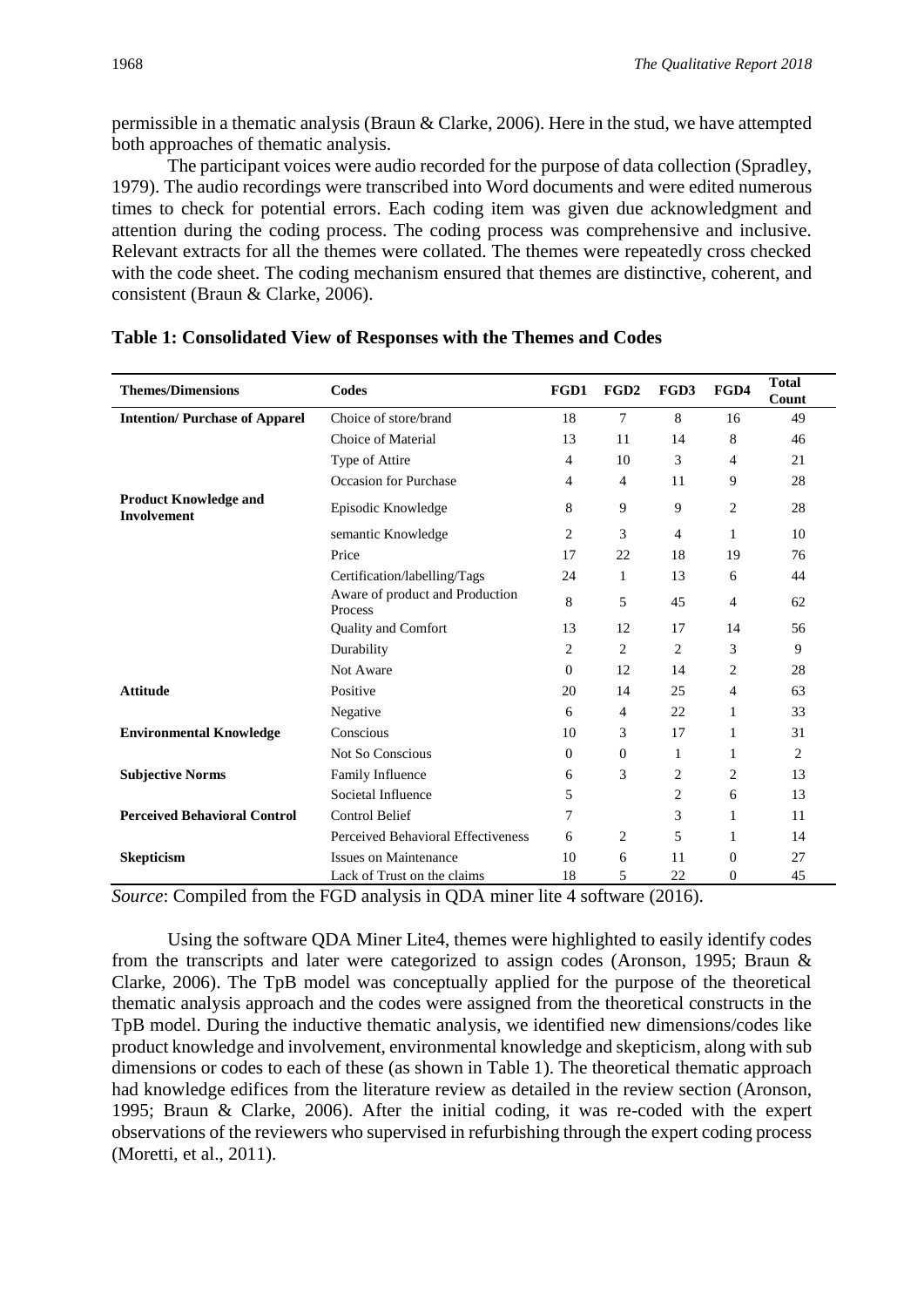Individual codes, like preconscious attention and focal attention, were eliminated as the themes could not be categorically assigned to these codes. Certification, Labeling, Tags, and Quality and comfort had a standalone arrangement in the initial coding stage but was grouped based on the analogous nature of the responses.

#### **Results**

The outcome of the study is analyzed and discussed in light of the literature referred to in the initial part of the literature review. In the first part of the findings, we present the findings from the FGDs in line with the literature review. In the second part, we discuss the corroborating and contradicting aspects of the literature that evolved as an outcome of the FGD.

Ratifying the TpB model and extending it to conceptualize with the additional constructs to elucidate the different themes, it evolved as an outcome of the two approaches of the thematic analysis.

#### **Intention to Purchase Organic Apparel**

The basic decision criteria that the participants considered for the purchase of organic apparel or apparel by itself are based on these: material/fabric, choice of store or brand, type of attire, and occasion to purchase. The material that is comfortable for the skin is a prominent phenomenon stated by the participants. The professionals within the age group of 30-39 years specifically named cotton, jute, linen, handloom, organic/pure cotton, natural handloom, silk, and Khadi as some of the most preferred and used material.

Yes, so if it was initially only (err) cotton then towards organic cotton and then linen, especially for the gents, linen is now of the style statement. Though they have started wearing it very recently only, (err) I have heard many men say that they find linen comfortable. And (err) linen is also largely used by women. Similarly, (err) in the case of silk (err), now lightweight silk, soft silks, if you ask me, I like silk sarees.

They suggested these fibers as best and comfortable:

Organic like for the same brand I have Fabindia (err) I have seen silk material and (err) they . . . they are also quite good. Other than the that, we had a shop called Thakur(umm) who used to produce, who used to provide (err) the silk sarees, the ones that Fabindia had (err) the texture was different, the color was different, and it and it looked when my Mom used to wear it, we used to wear it had a different outlook.

This draws insights pointing towards material conscious consumers.

Excepting few participants, the majority were found to be brand conscious who prefer shopping from branded stores at the malls, retail outlets, and boutiques. "I have certain brands, but not focusing only for brands (err) it's for quality (err), quality and branding is also interrelated."

Some participants stated that they visit trade shows and purchase from Khadi emporiums and are satisfied and assured of the credibility of the product offered.

So in my case if it is for (err) if I am purchasing for the others (err) it is normally occasion based and for myself it is mostly impulse buying (laugh), so for myself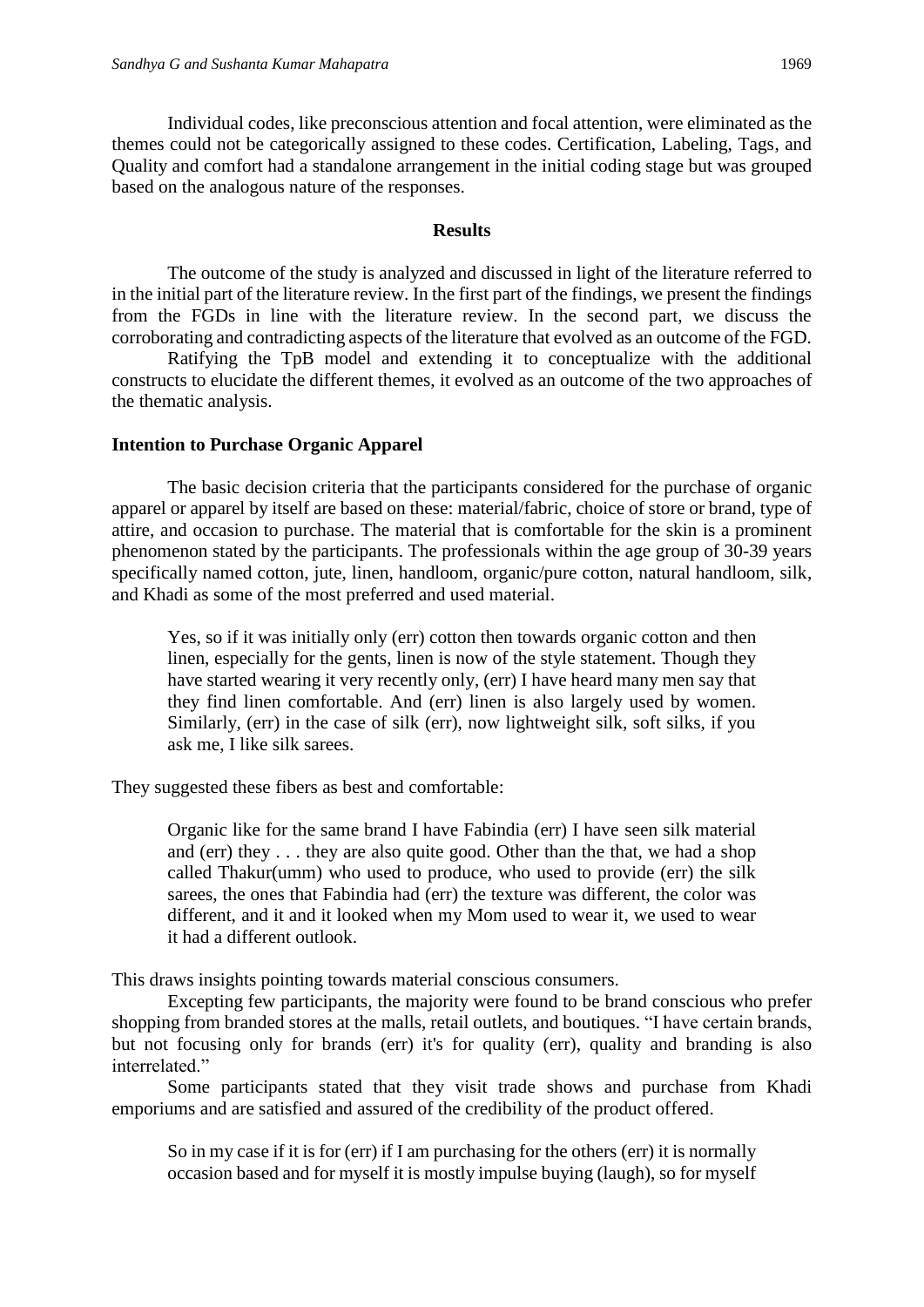it's mostly impulse buying and (err), I (err) I don't take a decision alone, very rarely do I buy anything for myself alone and (err) it is like when you visit some place and you find something good and you buy it like it you buy it and (err) especially my husband plays a major role in what I wear (laugh). So (err) he tends to try out new brands, he encourages me to try out new brands and all that and yes over a period of time yes, I have my own favorite brands but that doesn't make me (err) (umm) less open to trying out new things, I do try out new type of clothes, new shops and all that, but, generally I have preference for cotton dresses.

Participants who reported that they aren't brand conscious, are keen on making a choice from an authentic source to procure materials/apparels. "I go for (err) normal (err) khadi materials." "I was based in Calcutta, (err) so there we have khadi emporiums (err) where (err) they give quality khadi materials."

Being Indian consumers, there is an inherent choice by the participants for Chudidhars, Kurtas, Kurtis, Sarees, Casual Shirts and Pants, and Formal Pants and Shirts.

I am a shopaholic (laugh). Regarding clothes, I have a huge wardrobe (err). I wear all kinds of clothes all kind of clothes like be it western or (err) Indian, depending on like where to wear for like the church, (err) I prefer Indian (err) Churidar and (err) maybe jeans or Kurti.

The participants narrated that they shop for apparel during occasions like festivals, marriages, birthdays, official meetings, and other gatherings.

As I said (err), dressing it depends on the occasion for everyone so, for (err) regular wear cotton is fine, but when it comes to occasions like marriages (err) and all (err), we often find that cotton dresses they (err) don't give the elegance that (err) maybe silk or something (err) else gives. So (err) that time we go for other materials.

#### **Subjective Norms**

Mostly all respondents voiced their opinion that they make consumption choices based on social pressure or after social confirmation. Some participants responded that family and society influenced and inspired them to consume organic apparel. Some also stated that friends, family, colleagues, and neighbors are a source of motivation—creating a positive attitude towards consuming organic apparel.

Whatever the clothes I have, it is based on my friends' suggestions. Means after their views, they might be knowing that how is that, so they will be giving me good ideas. So mostly I used to get suggestions from my friends and (err) through some brands, brands that have (long pause).

#### **Perceived Behavioral Control**

This construct measures two dimensions: one is control belief and the other is perceived behavioral effectiveness. It explains the level of inertia to exercise the choice in spite of constraints in the environment. 16% participants (code: control belief in Table 1) had reacted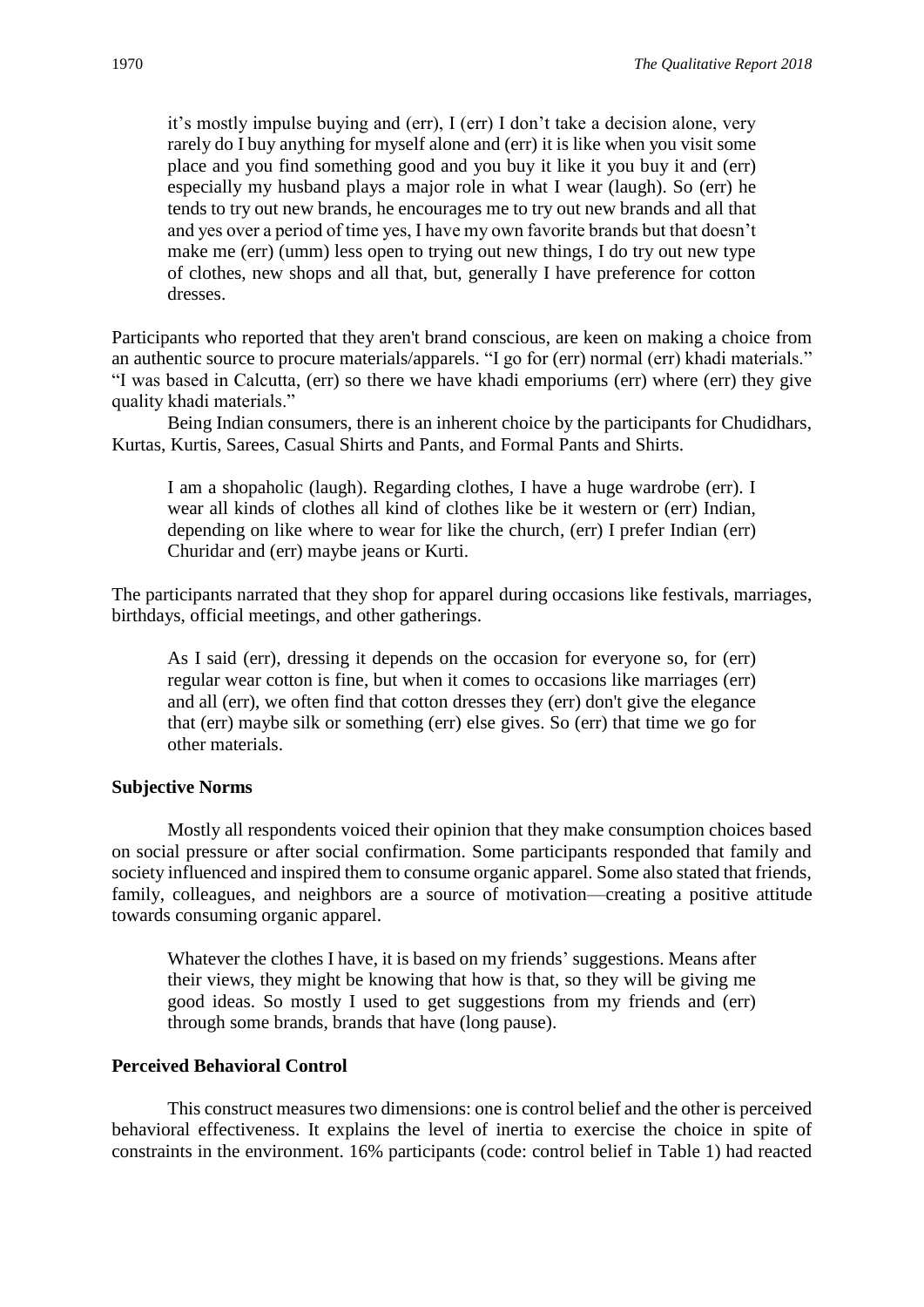stating that they were constrained by availability in certain situations when they wanted to exercise their option of purchasing organic/organic apparel.

It's like (err) had function in my home and (err) I need to wear a good dress for my function. It was my cousin's wedding so (err). The at the (err) pre-wedding only (err) I went for the shopping. But the (err) thing that I wanted (err), I didn't get the pure cotton, so (err) I just changed to the other types of the materials what were available in that store (err) and (err) I bought that (err) and used that.

Five participants gave the reasoning that merchandises not being available at reasonable cost catering to the segment of the population, thereby constraining the final behavior.

For me, once I gone with a, my friend in Fabindia (err), they are providing (err) organic dresses. When (err) I looked (err), I gone with her and when we have seen a Kurti (err), it's very dull and (err) the color is not good. But (err) when we asked (err) about the price, it began from (err) 1,500 to 3,000 range. Then (err) we asked why it is that much range (err), then the (err) sal (err) salesgirl told us that it is organic, organic (err) purely jute dress.

The participants expressed their willingness to go to any extent to ensure that they always buy organic apparel and will explore all options through brick and mortar stores and online store channels to purchase organic apparel. Participants also narrated that to behold organic consumption practices, one will have to compromise on certain aspects like color, design, and flamboyant look to contribute to a larger cause consciously.

If you are really bound (err) on getting an organic product and (err) my conscious principle (err) now I am not being able to do it. (err) I told you I want to use only white and light-colored garments more (err) now that at least that dye thing is also taken care of, and (err) that is my little bite that I can do to the environment (err). I cannot talk (err) about a total environmental change or contribution to the global warming or not that (err), but at least that little bit or my family's little bit slowly (err). But right now, because of my profession and (err) what my job requires, (err) and how my social image is, (err) I cannot go into that (err). But (err) perhaps if we all try to go little (err) less flashy (err) in (err) the way we dress and all (err), I think we can achieve (err) (noise) li- (err) little bit.

#### **Attitude**

Respondents who expressed a favorable opinion are not extremely concerned about price; they are conscious about the environmental effects and were inclined to contribute to the environment—not for selfish motives but to genuinely contribute to the noble cause of protecting the ecosystem. They expressed their wish to see natural things exist for a longer time to benefit the future generations. Some participants within the age group of 20 to 29 years, who are in the formative stages of their professional life, claimed that they could not afford the price and voiced their willingness to purchase if the price is lowered to suit the common man's share of the wallet.

I am a person (err) I and my family also (err) we try to be organic in whatever means, like for (err) food and (noise), it is pure selfish motive (laugh) so that it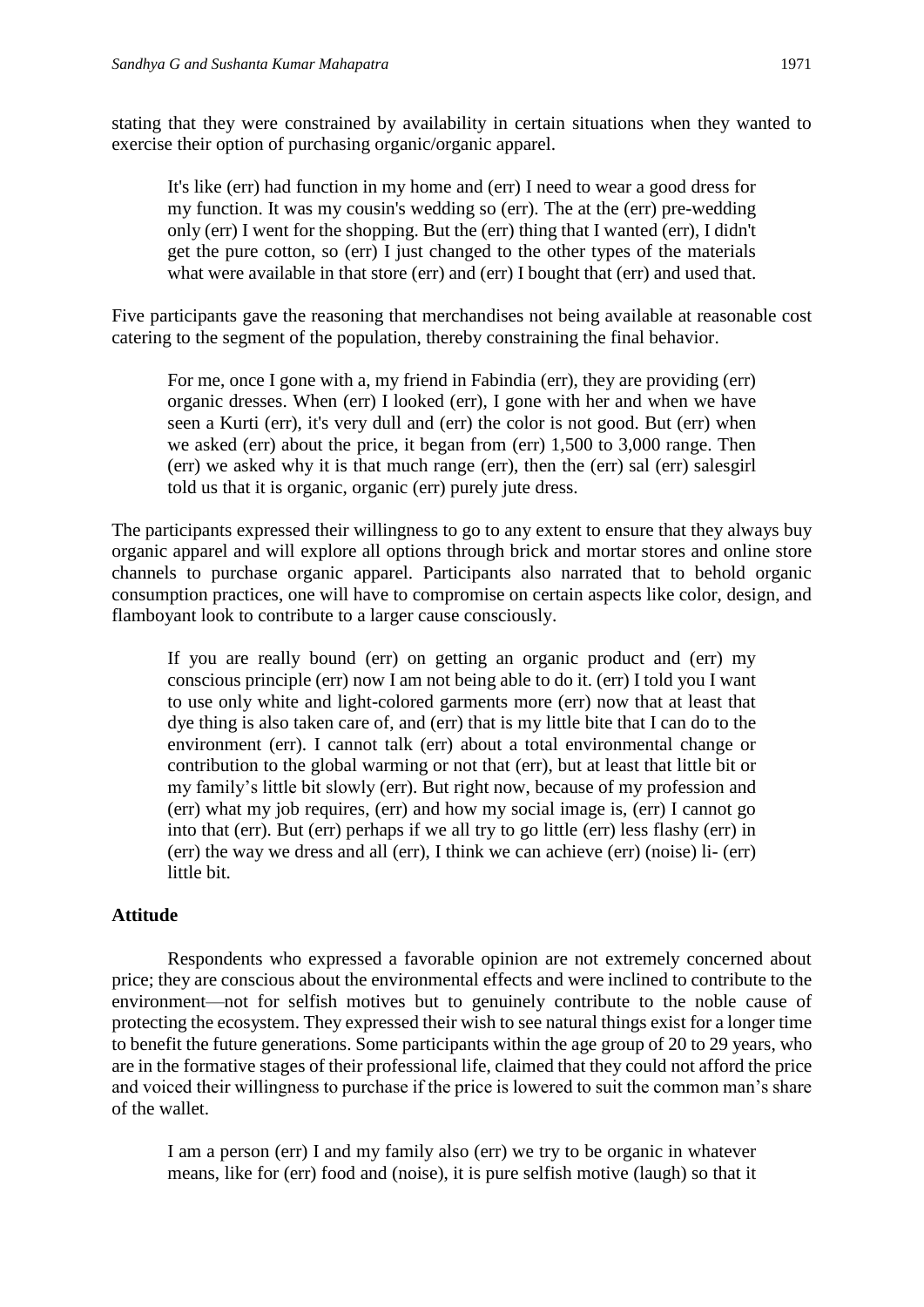does less (ah) harm to us (err), so that (err) what we intake also we try to keep it organic. So (err) I have been hearing everybody's discussion and I think it is the availability is what (err) is a concern, rather than the price. So I can get organic (err) without a certificate from a home (err) if it is vegetable (err), somebody's terrace garden is also an organic source of vegetable for me. Similarly, (err) like you said there is a village and people weave there (err) and if I happen to visit sometime there then I can go and (err) get it from the source and (err) I, I don't need a certificate and I don't need (err) to pay a premium there. When you are talking about getting the same stuff from a (err) retails outlet it's a problem where you have a problem where you have to get a certificate for authenticity or unique (err) you need to pay a higher price as a margin for the dealership or for (err) their franchisee (err) network cost (err), that is where you end up paying a premium. If there are more products available (err) at more option (err) then (err) there is a (err) I feel, yes (err) yes, I am aware of much lesser than what you buy it from a retail store (err).

Participants with a negative opinion ironically stated and critiqued the clothing facet of being organic and also mentioned that "if they can contribute to the environment in many other ways, why apparel?" They were of the opinion that people might not notice and acknowledge the worth of the organic apparel they would wear.

In our society, to show you pro (err) pro environmentalism there are many other options (err) better options, more visible options than wearing an organic shirt (err), so if you are committed to the environment you can show it in many other ways, because the (err) of course, (err) if you want to improve your personality by being prone to environment, there are many other good options available (err) and this is one option which I am spending more and may not be noticed by many people also people also (err) (laugh), soooo (err) why (err), so that's why (err).

Participants who had maintained a consistency in vouching for the organic/organic consumption had a positive attitude as contrasted against others who were very few in number.

#### **Product Knowledge and Involvement**

Participants within the age group of 20 to 39 years evinced an intrinsic motivation to be involved with the organic apparel based on their episodic and semantic knowledge associated with their awareness level about the production process of apparels, certification and labeling aspects, price, quality, comfort, and durability. 63% expressed a positive opinion towards organic apparel by narrating their past experiences where they had unfavorable situations after using conventional garment not made of natural fibers. Close to 5 participants expressed having irritation and rashes on the skin. "I have this allergy problem right from (err) my mother's side. Even she uses cotton. So (err) I (err) prefer more of cotton materials which are again (err) doesn't have much of chemicals and all (err) and (err) not dark colors and all  $(err)$ ."

There were narrations quoting on the experiences that were shared and passed on to them by word of mouth through their parents, grandparents, and relatives. A participant narrated how the older generation reacts to conventional apparel as against the new apparels that have synthetic mix.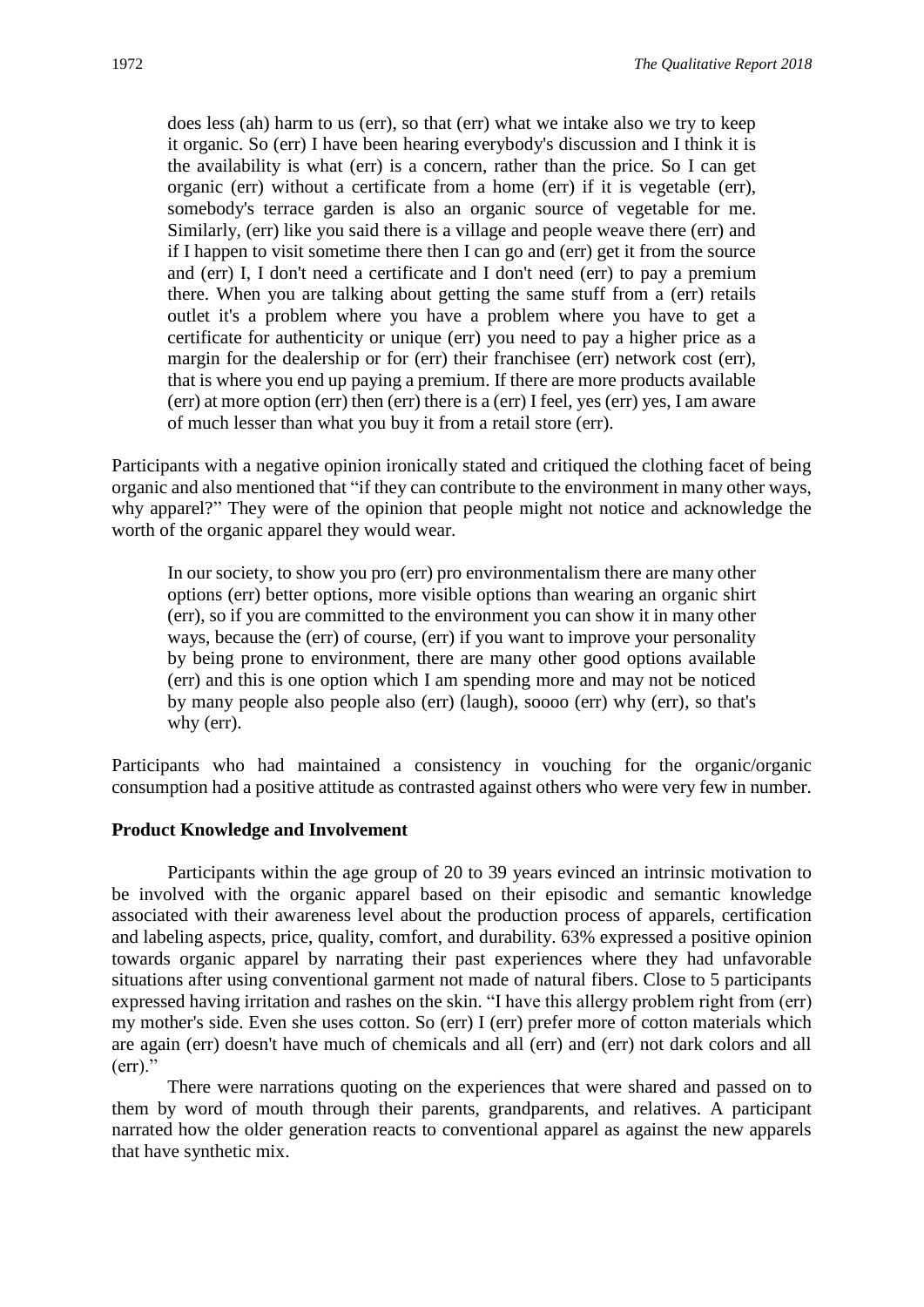Some grandparents only prefer to buy from dresses from (err) "Kaiteri" because they think that (err) it is very pure. But when we see that materials (err), we don't feel anything. We will think that (err) it is a (err) very waste because (err) it is not for the money which they (err) are, (err) the product is not for the money (err) which (err) we are giving it in them, give to them (err), but (err) the quality will be very nice.

A participant recounted that the water usage to wash organic apparel is comparatively less.

But here, (err) I have done small experiment (err), when do you use (err) suppose you use a (err) cotton apparel (err) (ah) like a Jubba (err) or a Kurta or something (err) and instead of 10 Kurtas in a washing machine and you put 10 t-shirts in a washing machine, you save a lot of water (err) when you put (err) the plain cotton Kurtas to wash (err). T-shirts takes up (err) lot of water consumption (err) in a machine and it takes lot of time (err) for the direr also to dry it, (err) so it works too (err) to try it (err), maybe we are not factoring in the total cost (err), which we are only worried about whatever is (err) very tangible obvious cost (err). There are lot of other things that we are saving also (err) in the whole process is what I feel. It's easy to wash (err).

Participants from the age of 20 to 40 had some structured schemas regarding the better cotton initiative (BCI), the price range, the color from natural dye, Khadi is suitable for our weather conditions, and organic apparel will be of standard color and shades with symmetrical prints.

When something new comes (err), for example (err), around 2010 this organic (err) cotton thing started coming up. So, I recently read an article where it was written that (err) around 2014 companies started shifting to (err) this better cotton initiative—BCI, where (err) cotton initiative like textile manufacturing companies like Aravind's (err) started shifting (err) to that trend, so (err) it was (err) during that time when (err) even my family started thinking of trying out organic something which is labeled as organic and all (err).

The semantic knowledge has been formed in the cognitive networks of consumers and they are largely price sensitive. The participants in the FGD responded on similar lines stating that organic apparels are priced high; they were deliberating whether it should be priced high or asking why it was so highly priced.

But I have a doubt, the pricing (err), we were talking about the costing side right (err). Is there premium price for organic clothes (err) just because of the word organic (err)? (Noise) yes, like you have it in the case of vegetables and all (err) so that is the impression that we have you know so in something which is worth 100 rupees is sold for 500 rupees (err) and just because the word organic is there.

Four participants had a contradictory view to this and thought that apparels purchased from cities like Kolkata, Jaipur, Jodhpur, Coimbatore, and Gujarat come at a much cheaper price.

It depends upon the (err) place where you, for example, if you go to (err) Gujarat and if you buy (err) those things (err) buy the price is very less comparatively if you buy it from Coimbatore (err). Even in Bengal (err), maybe that's the reason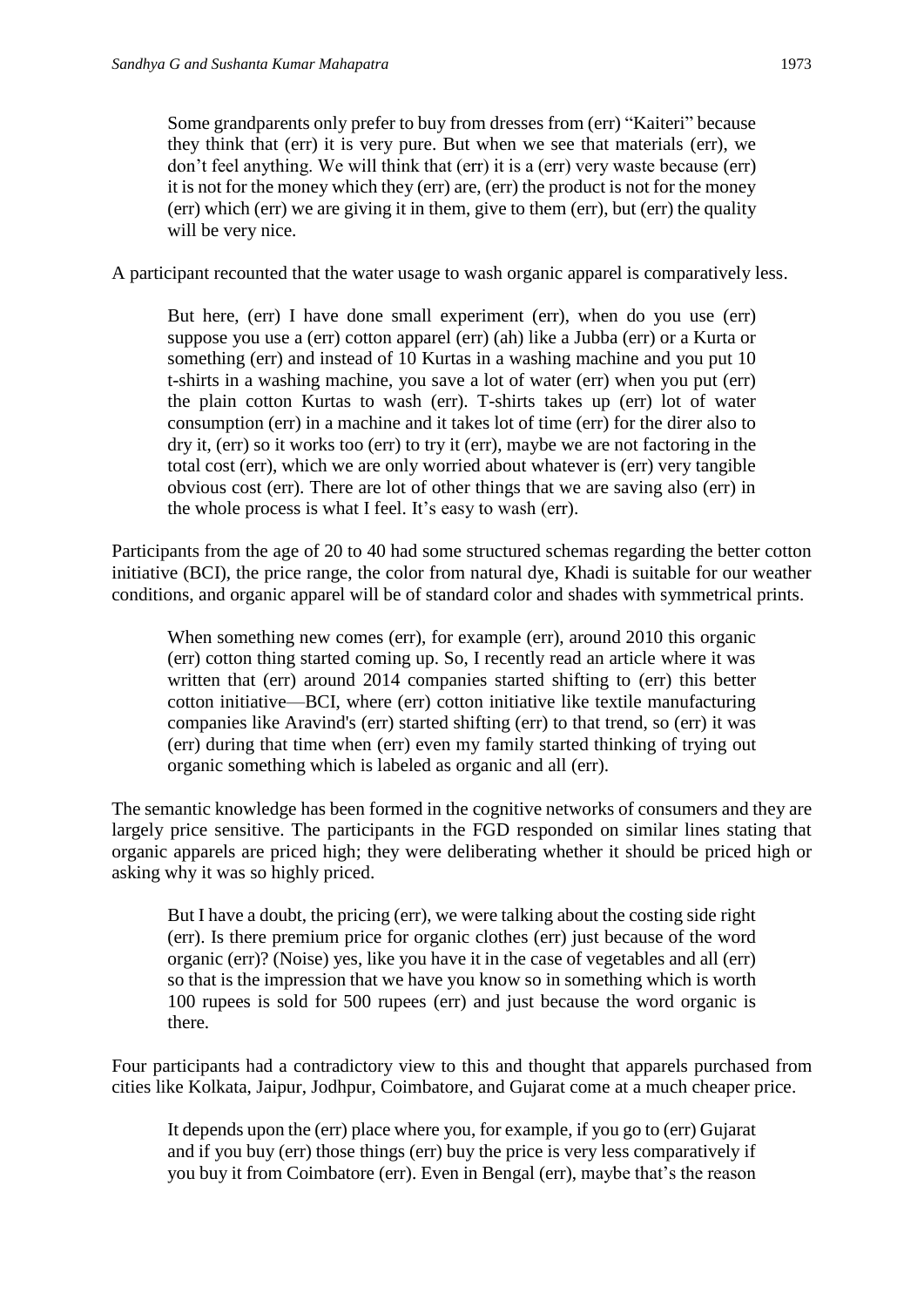(err) you get it for low price because (err) there are cotton growing areas (err) yes (err).

There were views that they are willing to spend more if it is for a social cause. Participants accepted that they comprehend certification analogous to tags and labeling. They were relating it to the long tags that they noticed on these branded organic apparels but weren't keen observant of the certification and certifying body.

Normally (err) compared to other brands, these p- (err) (err) particular brands they have long tags. They are multiple (err) because for example if you buy something in a retail store, it will be having what is (err) is 100%, made in (err) but if you see FabIndia, there would be list of things (err) no animal tested (err), no (err) organic color, no organic dyes (err) you see list of (err), in in (err) but *Isha* doesn't have, they just say natural made fabric, that's it.

When probed further, they admitted not being greatly concerned about the certification aspects. The participants were not aware of SGS (*Société Générale de Surveillance)* and GOTS (*Global Organic Textile Standards*) certification for the organic apparel. They acknowledged by stating that they have been using it and have heard about it, hence, they continue to buy it—ignoring the very elements of the certifications on the tags.

It happens rarely. It, it (err) rarely (err) it doesn't happens, (err) means (err) somehow (err) ya ya ya read (umm) it happens (err) sometimes we just cut it off and (err) put it across (err). We are just sitting next to it and we can pick it up and read it (err). But we don't (err) specifically read normally we (err) normally the tendency is to (mchee) cut it off and throw it away, sometimes it doesn't fall in the dustbin and it is near (err) a bed or something (laugh) he he only then.

Some of them are knowledgeable and are aware of the benefits of organic apparel *vis a vis* the everyday clothes. They stated that there are around 15 chemicals that get used in the production of the standard fiber and seven of them are carcinogens. They narrated that organic apparels are manufactured using natural and organic fibers like organic cotton that are produced without using any harmful pesticides and chemicals. They say that they stretch the focal attention to form an active neural network of schemas to frame an opinion of the source or the vendor of organic apparel.

Ya, I think that is why (err) even today (err) when companies come out with new textile (err) textures (err) they tell that this (err) this has this much of cotton (err) or (err) this doesn't have chemicals. They mention those because (err) people want to know whether they have chemicals or not and (err)there are (err) other factors also like (err), health issues. I had read somewhere that around (err) 15 chemicals (err) that are used for growing cotton (err), around (err) seven of them are believed to be carcinogenic (err). So again (err), growing health issues (err), that is also one factor (err) why people (err) are shifting.

The participants used *quality* analogous to *comfort*. "(Umm) (err) before coming here I was based in Calcutta (err) so there we have khadi emporiums (err) where (err) they give quality khadi materials (err)." Professional women in the age group of 20 to 39 years were conscious about the quality of the apparel as it ensures comfort for the skin and body.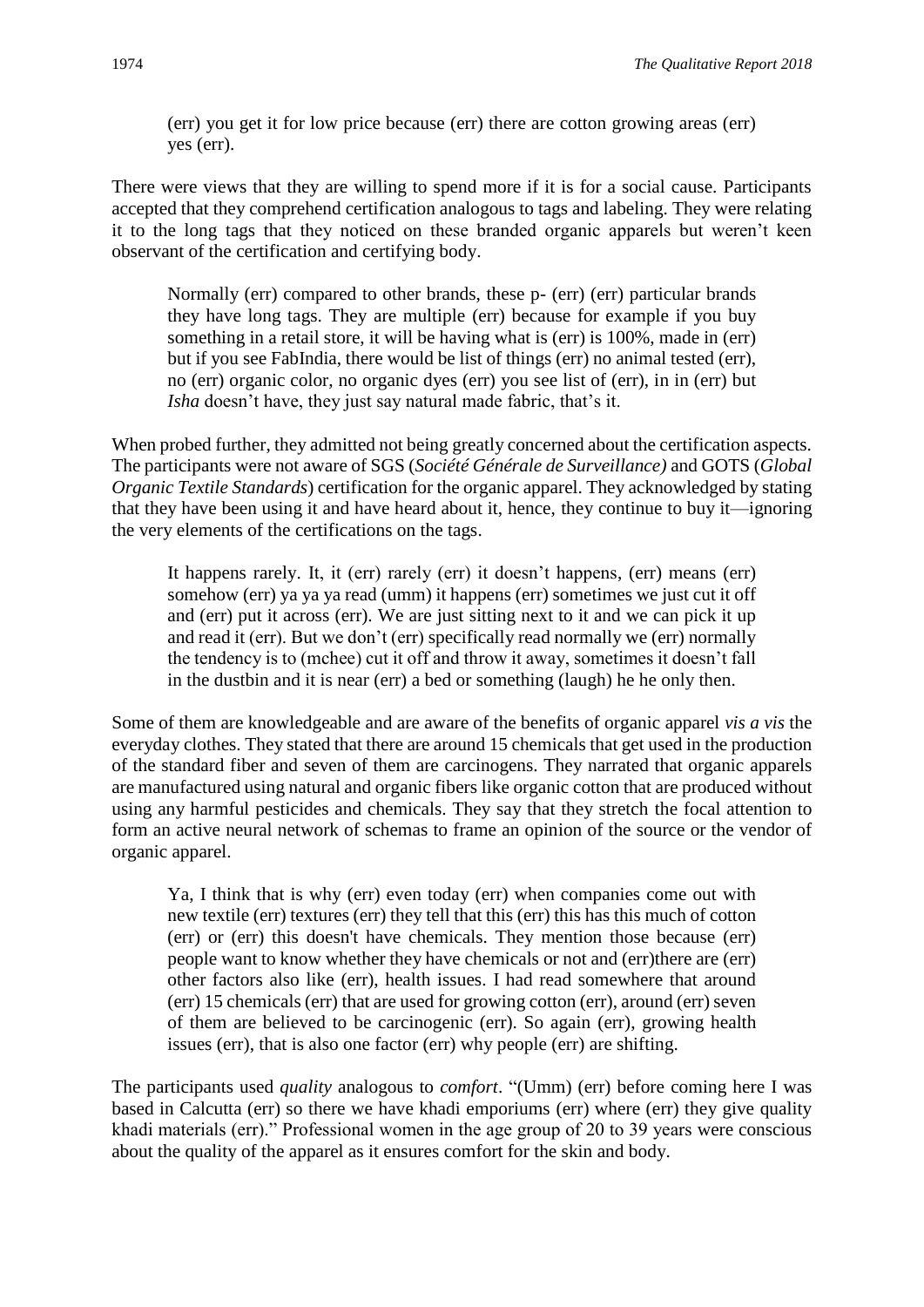Primary thing is (err) the (err) whether it is comfortable for me (err) if I am comfortable in that dress or not (mchee) (err), so I need my dress to be a (err) little bit loose and (err) all that so (err) that I am able to move (err) freely around (err) and (err) it shouldn't constrain my movement in any way so, that way (err) I look at my comfort level (err).

All participants who showed willingness to invest in organic consumption within the age group of 20 to 29 years were of the opinion that the organic apparel they buy should be durable; it should last long as they are investing on it. They narrated situations where the color of the organic apparel fades off after repeated wash and use—which is a cause of concern.

Even I'll definitely join in the awareness programme, because even when the dress is concern, we really don't know how the color fades (err). If—If that is the resisting (err), if that is (err) good advantage: "What are the advantages associated with all of (err) these organic products (err)?" If you buy a normal dress, (err) we have the fear like when the color will fade or (err) something of that sort (err). If organic products can (err) be of good advantage (err) when compared to this (err).

28% of the participants in the FGD said that they were aware of organic vegetables and edible products, but they were not aware of the apparel in the organic form. Participants stated that they had seen jute bags. "I have heard about the jute bags, jute bags and so on and many other items I have seen. Clothing I haven't seen. But I have seen this jute bags and all (err)."

They also reiterated that they have not come across any initiatives from the government to create awareness about organic apparel.

When we talk about environment, we talk about plastic and all, where government has got some measures on to control the use of plastics and all, (noise) similarly in—in (err) the case of clothes we have never heard of any communication in those lines. Every day we see awareness campaigns on plastics and (err) other things, (noise) but in the terms of clothes we hardly get to see (err).

Mostly all participants seemed environmentally conscious and agreed that they will not do anything to harm the environment. "(Umm). Environment issues while disposing off (err). (umm) when the cloths are disposed off (err), what we believe is that the organic materials will (err)get decomposed faster, it won't affect the environment. So that is (err) one aspect (err) of being organic (long pause)."

The participants are aware of the global warming and hazards of using non-organic clothing material which might not readily decompose into the soil. They also reported that textile industry is a major pollutant to the environment and it is high time that people realize the importance of consuming organic apparel. In fact, there were hardly any participants who expressed their ignorance or stated that they aren't conscious about the environment.

I know (umm) pollution is certainly happening because you know silk we are majorly silk is segregating from these cocoons(err), so (err) so all these waste are spreading in this soil and (err)having some environment problem, an article has come in the newspaper, that the (err) the textile industry is (err)(err) and the environment pollution caused by the textile industry and same like this gold industry(err). Gold (err) is not our topic(err), so (umm) (err) this (err) textile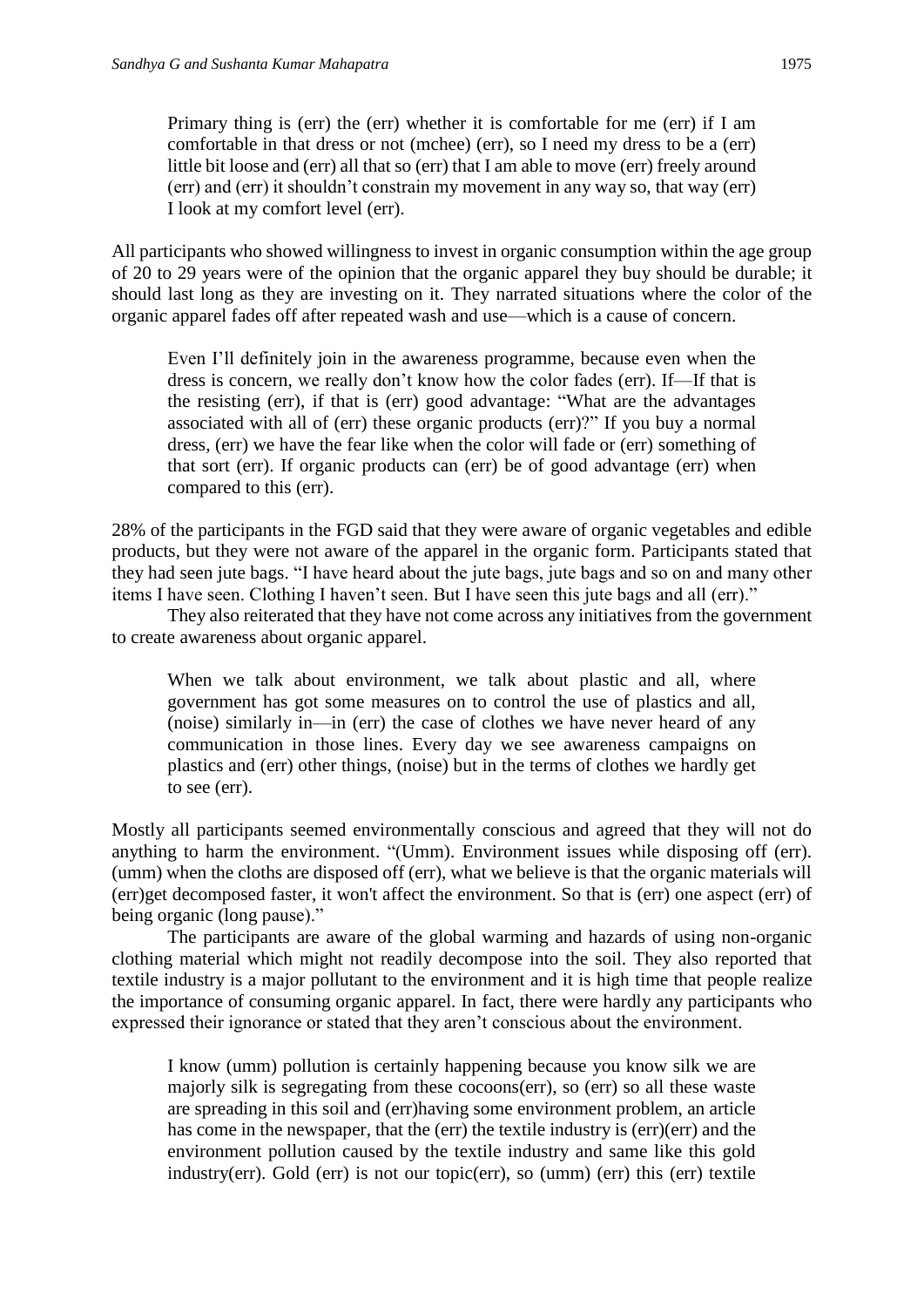waste are coming directly to the soil (err) and also it is spreading to the rivers (err) rivers also (err) so contamination of water(err) and, thus the pollution is also happening.

#### **Skepticism**

Participants had a wide-ranging skepticism regarding the complexities associated with maintaining the organic apparel. They say that it has to be hand washed and it creates discomfort for working women, especially to always hand wash it rather than doing a machine wash. They were concerned that the cotton material will look inept if not starched during every wash. If that starch turns out to be a chemical, then what is the point of buying an organic material in the first place?

Sometimes in certain situations (err)it doesn't suit my body because(err) Khadi and all have lots of fold and all and the wrinkles, (err) doesn't go off. And gone gone (err) ya, if I'm going to attend a function and all (err), once once (err)I get dressed up and go to travel and all (err), by the time I'm at the function I'll be sweating(err). Those cases and all (err), these pure cotton things(err) like khadi and all those things (err), it doesn't (err)give that fresh look.

Because if I cannot put it in the washing machine along with (err) everything else. I would find it difficult as a working woman.

I have tried. I have 2 . . . 3, I have right now in my wardrobe 2 . . . 3 Kadhi apparels, (err) I find that it is (err) as good as cotton but any branded organic cotton apparel (err) but (err) It requires lot of maintenance, but I mean it (err) you have to starch it and then (noise) it is little more thicker than the Linen (err) fabric or cotton mixed linen fabrics so therefore (err) it's not all that comfortable for your daily wear but (err) I have (err) seen my grandfather and all continuously using Khadi shirts and the (err) they were (err) very specific that they wanted a particular kind of sleeves (err) I think it was not three fourth and it was not half also (err) ya below the elbow ya so he was very particular (err) and I have seen both my grandparents used only Kadhi always, so there should be something in it is good for our weather conditions in Kerala.

A vast majority were skeptical about the claims and did not rust the claims announced by these organic apparel vendors. They were doubtful on how to identify which is organic and which is not. They also stated that in the Indian context, the certifying agency does not take a conscious effort in devising stringent regulations on the producers and manufacturers. The Indian consumers have a perception and a preconceived notion that the certifying agencies are a just, regulatory body which does not have stringent norms and policy and do not take punitive actions against defaulters. The following are excerpts from FGD:

So (err) in some regions they might be preferring organic (err), but, there might be some people (err) who use all these kind of chemicals (err). So, you can't be (err) 100% sure that it is 100% pure cotton (err). So, there might be people (err)with issue even with the organic (err) apparels. There might be cases where people have issues (err) even if it is organic apparels (err) ya, but (err) no (err) it's not like that. (Laugh).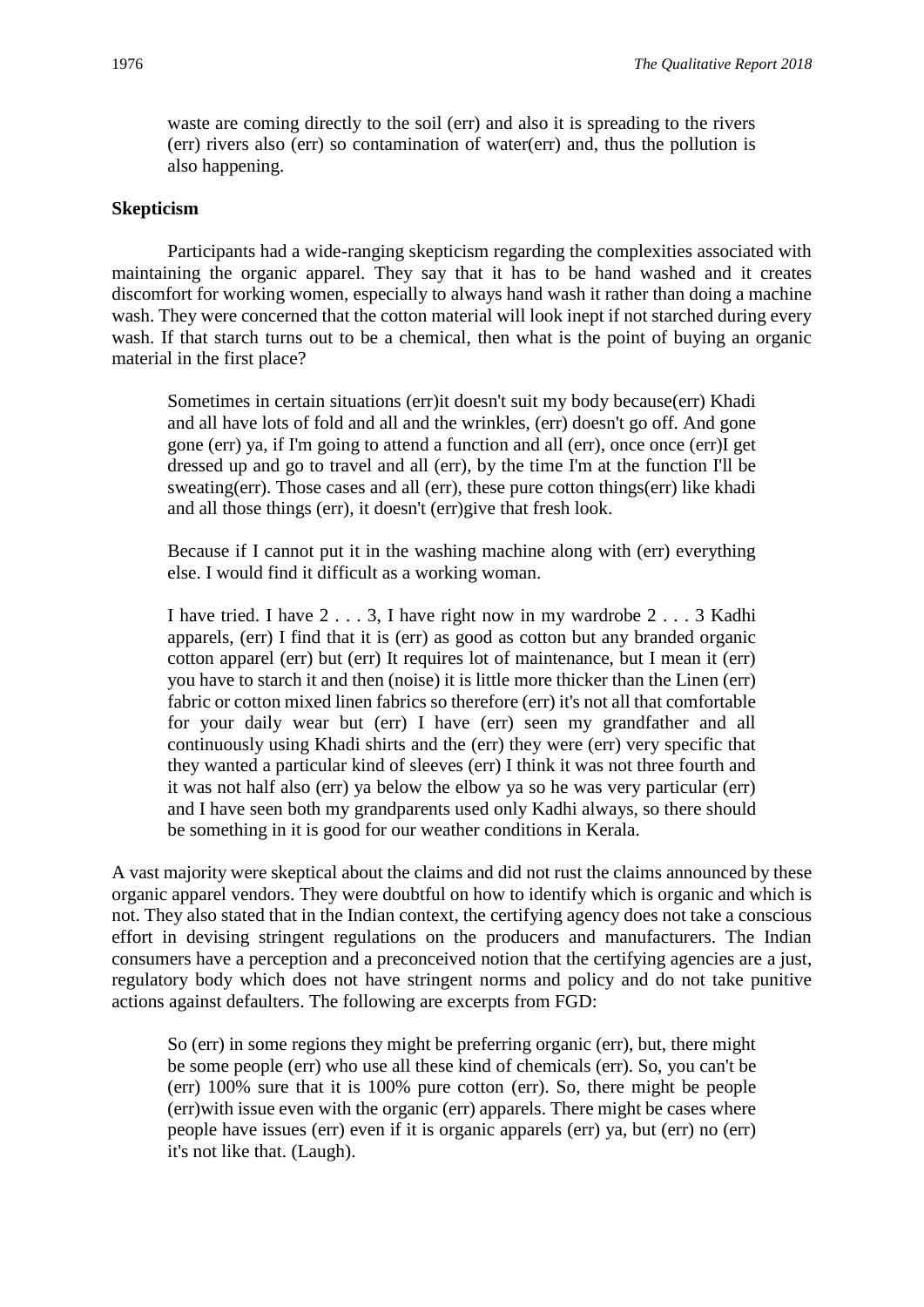Again, when you think about Indian context (err), in India (err) again certificates are being viewed skeptically by many customers, ah ya (err) because we have lot of evidences which says that certificates can be created(err), so the authenticity of the certifying agencies which gives the certification is (err) a matter of(err) concern.

#### **Discussion**

The study proved to have corroborating and contradicting evidences in terms of certain established phenomenon as observed from TpB model. At the same time, we have inductively arrived at some other dimensions that can better explain consumers intention to purchase organic apparel in the Indian context.

As stated in the literature, subjective norms (Ajzen, 1991) and perceived behavioral control (Ajzen, 1991; Straughan & Roberts, 1999) theoretically had a significant relationship on purchase intention for organic products and were supported by the themes that evolved from the discussion. While stating assumptions based on the literature on attitude (Ajzen, 1991; Hovland & Rosenberg, 1960; Katz & Stotland, 1959), it was also noted that a consumer with a positive attitude will have a disposition to engage in organic apparel purchase, but the same attitude may be dampened by skepticism (this dimension evolved out of the theme). The consumers sounded cynical about the false claims made by the marketers. The participants with a positive attitude expressed having elicited their intention to purchase organic apparel consistent with the literature. They stated that a positive attitude can trigger purchase intention (Ajzen & Fishbein, 1980; Hustvedt & Dickson, 2009; Sheppard, Hartwick, & Warshaw, 1988).

A few other dimensions evolved through the inductive thematic analysis: product knowledge and involvement, which was evidenced to have had an explanatory relationship in forming the attitude towards organic apparel, and the themes in the discussion supported the relationship and the capability of this dimension to tailor the attitude of consumers for organic apparel. The themes from the discussion evidenced that though consumers have knowledge about the environmental issues, they needn't necessarily translate it into eliciting a consumption for organic apparel, but they might profoundly elicit organics for an edible product which might cause harm to individual consumption.

There were lot more insights within the sub-codes for each dimension that was selected as primary codes in the discussion. Consumers perpetually do not display an intention when it pertains to the perception about the price of organic apparel although they have a positive attitude for the product. A set of consumers who were not concerned about the price showed their willingness to elicit their behavior in all ways to do good to the environment. Skepticism would play a prominent role and had a greater explanatory power in understanding the attitude and intentions among consumers. The participants pointed out two incredulous issues: one is the herculean task of washing and maintaining these organic apparels, and the other is the lack of trust towards claims calling it "green" and "organic." Indian consumers are generally price sensitive, and they fostered their interest into persuading the intention for organic apparel only if the price is reasonably maintained and catered to middle-class and upper middle-class consumers. It is yet another revelation that though consumers are highly knowledgeable in terms of the environmental hazards, they need not necessarily have a positive disposition for all variants of organic products. 33% of the proportion of the participants expressed that they are conscious about the environment but wouldn't express their predispositions for organic clothing as they would for edible products or recycled products. The participants had knowledge about the product. They were aware of the source of raw materials used for producing organic apparel. But they had a dearth of knowledge regarding the certifying agencies who authenticate these products with tags and labels.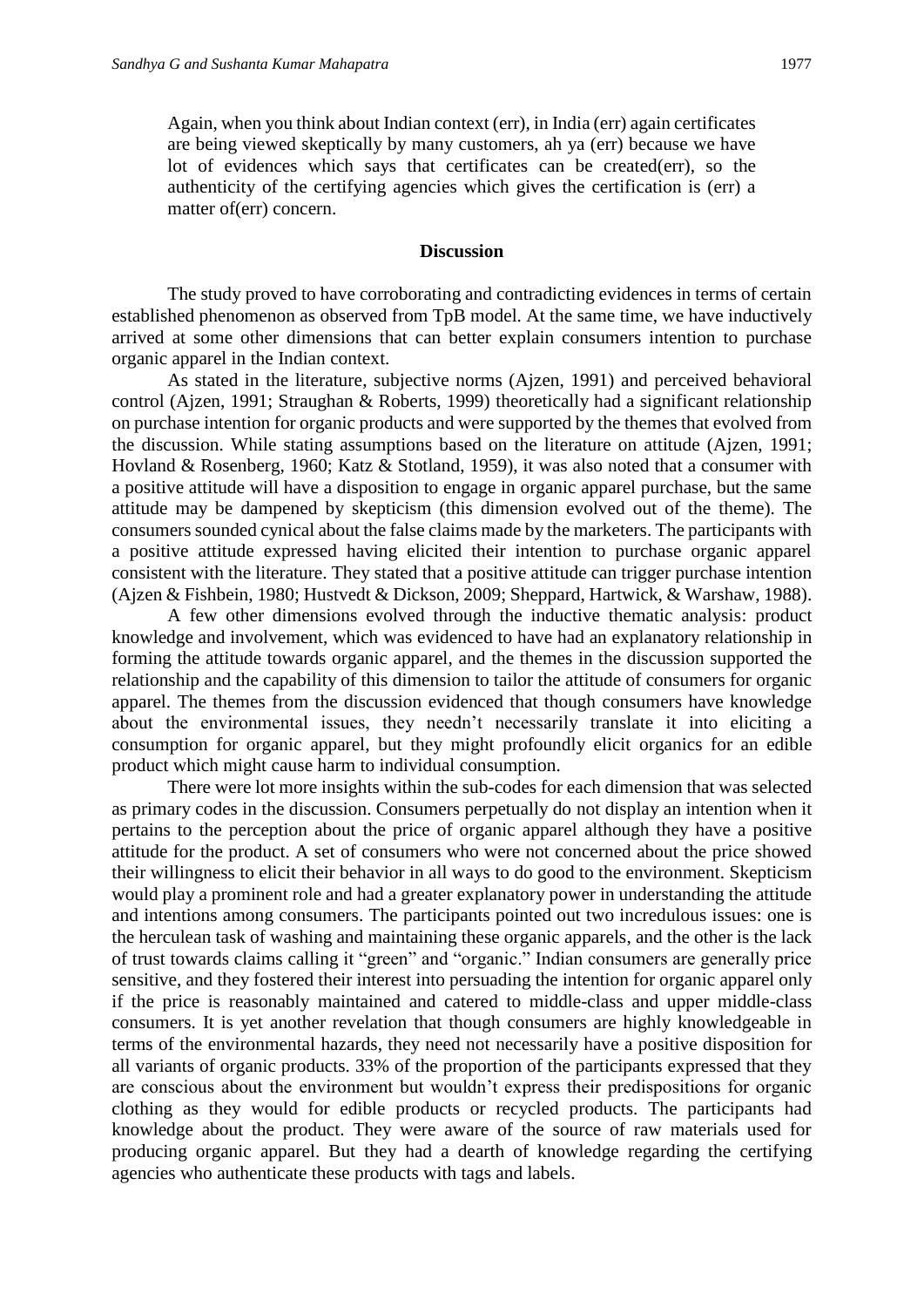The insights from the discussion on "product knowledge" were deduced from the themes. The participants agreed on having taken advise from friends and family while making a choice of apparel, which is in line with the literature. Participants emphasized that they are constraint by the non-availability of organic apparel in every location, which impedes their opportunity to purchase. This is also validated by the literature. Participants were willing to go an extra mile in purchasing products that favor the environment by revalidating the philosophy of perceived consumer effectiveness as found in the literature. Those participants who had a favorable attitude also had an intention to purchase, but at the same time, they were skeptical about the claims and the products offered by the marketers.

Consumers have specifically shown interest for fabric made from organic cotton, silk, and jute. They seek branded apparel from malls, emporiums, and tradeshows. There is a possibility that consumers purchase behavior will increase substantially if the prices are kept moderate in order to cater to all classes. As stated in the results, the consumers are still not aware of the certifying agencies and regulatory bodies that monitor and regulate organic standards (e.g., Global Organic Textile Standards) and suggest that suitable measures should be taken to create awareness of the benefits of using organic apparel. The marketers can take necessary action to ensure that the products will be made available to the consumers at locations near their vicinity. There is a deficiency of trust in consumers because they generally have a negative perception about the certification, tags, and certifying authorities. This needs to be addressed by creating systems and policies that build knowledge and trust about organic products and their benefits to society and the environment. There is a need for an institutional mechanism (at the national and state-level) to monitor the growth and development of the sector with regulatory interventions to check quality, price and other criteria (e.g., manufacturing standards). There is also a clear case for strengthening the information system to reflect on how vibrant this sector currently is and what potential it can have in the future with a growing trend towards urbanization, environmental protection, and so forth. Policy makers have a long way to go in reassuring the minds of their consumers.

#### **Limitation of the Study**

The limitation of the study is that it is done with a small sample and the venue for the FGD is limited to the city of Kochi, Kerala in India; however, the participants span major cities in the country. Generalizability of the data is constrained to the context and area of the study, as studies on consumers have restricted replicability precisely because consumers are dynamic in nature. Triangulation of research methods in the qualitative domain can possibly enrich the insights and serve to revalidate the results to suit a generalized context. Other qualitative research techniques can also be applied with a similar set of participants to revalidate the evidences stated in this paper. Although, a limitation can be considered a future scope of research. Future studies can focus on studying Indian consumers in the context of environmental citizenship behavior or in how environmentally conscious Indian consumers would behave towards organic apparel produced and manufactured in their homeland. Such exploration has not yet been attempted in this study, nor has it yet been attempted in the Indian context.

#### **References**

- Ajzen, I., (1991). The theory of planned behavior. *Organizational Behavior and Human Decision Processes, 50*(2), 179-211.
- Ajzen I., & M. Fishbein (1980). *Understanding attitudes and predicting social behavior*. Englewood Cliffs, NJ: Prentice-Hall.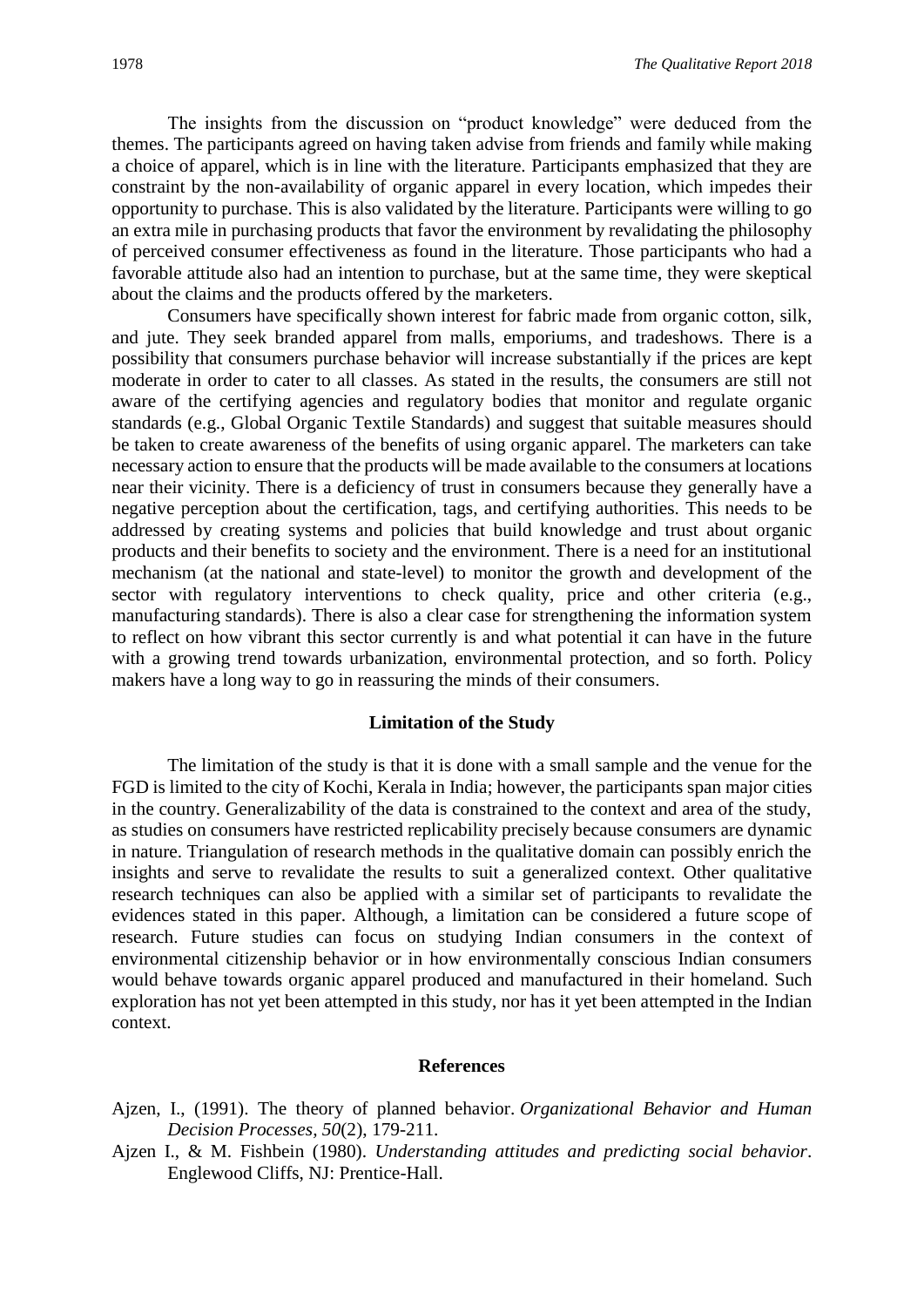- Amber C., (2013). *A taste for organic fashion in India.* Retrieved from <https://the.ethicalfashionforum.com/>
- Aronson, J. (1995). A pragmatic view of thematic analysis. *The Qualitative Report*, *2*(1), 1-3. Retrieved from<http://nsuworks.nova.edu/tqr/vol2/iss1/3>
- Athanasios, K., & George, C. (2005). Consumers' willingness to pay for organic food: Factors that affect it and variation per organic product type. *British Food Journal, 107*(5), 320- 343.
- Auger, P., Burke, P., Devinney, T. M., & Louviere, J. J. (2003). What will consumers pay for social product features? *Journal of Business Ethics*, *42*(3), 281-304.
- Battacharya, A. K. (2013). Socially conscious consumers. Strategist. *Business Standard, 4(46)*.
- Belk, R., Fischer, E., & Kozinets, R. V. (2012). *Qualitative consumer and marketing research*. Thousand Oaks, CA: Sage.
- Benner, P. (1985). Quality of life: A phenomenological perspective on explanation, prediction, and understanding in nursing science. *Advances in Nursing Science, 8*(1), 1-14.
- Biel, A., and Thøgersen, J. (2007). Activation of social norms in social dilemmas: A review of the evidence and reflections on the implications for environmental behavior. *Journal of Economic Psychology, 28*, 93-112.
- Boddy, C. R. (2016). Sample size for qualitative research. *Qualitative Market Research: An International Journal*, *19*(4), 426-432.
- Braun, V., & Clarke, V. (2006). Using thematic analysis in psychology. *Qualitative research in Psychology*, *3*(2), 77-101.
- Chan, R. Y. K. (2001). Determinants of Chinese consumers' green purchase behavior. *Psychological and Marketing, 18(4)*, 389-413.
- Chenail, R. J. (1995). Presenting qualitative data. *The Qualitative Report*, *2*(3), 1-9. Retrieved from<http://nsuworks.nova.edu/tqr/vol2/iss3/5>
- Clement, A. M., & Clement, B. (2011). *Killer clothes: How seemingly innocent clothing choices endanger your health and how to protect yourself!* Summertown, TN: Hippocrates Publications. Retrieved from [http://www.cool-organic](http://www.cool-organic-clothing.com/organic-clothes.html)[clothing.com/organic-clothes.html](http://www.cool-organic-clothing.com/organic-clothes.html)
- Datta, S. K. (2011). Pro-environmental concern influencing green buying: A study on Indian consumers. *International Journal of Business and Management, 6*(6), 124-133.
- Fishbein, M., & Ajzen, I. (1975). *Belief, attitude, intention, and behavior: An introduction to theory and research*. Boston, MA: Addison-Wesley Publishing Company, Inc.
- Goswami, P. (2008). Is the urban Indian consumer ready for clothing with eco-labels? *International journal of consumer studies*, *32*(5), 438-446.
- Hovland, C. I., & Rosenberg, M. J. (1960). Summary and further theoretical issues. In M. J. Rosenberg (Ed.). *Attitude organization and change: An analysis of consistency among attitude components* (pp. 198-235). New Haven, CT: Yale University Press
- Hustvedt, G., & Dickson, M. A. (2009). Consumer likelihood of purchasing organic cotton apparel: Influence of attitudes and self-identity. *Journal of Fashion Marketing and Management: An International Journal*, *13*(1), 49-65.
- India Times. (2013). A taste for sustainable fashion in India: The ethical fashion source. Retrieved from<https://the.ethicalfashionforum.com/>
- India Brand Equity Foundation. (2018). Textile Industry in India: Overview, market size, exports, growth. Retrieved from<https://www.ibef.org/industry/textiles.aspx>
- Jain, S. K., & Kaur, G. (2004). Green marketing: An Indian perspective. *Decision (0304-0941)*, *31*(2).
- Jauhari, V., & Manaktola, K. (2007). Exploring consumer attitude and behaviour towards green practices in the lodging industry in India*. International Journal of Contemporary Hospitality Management*, 19(5), 364-377.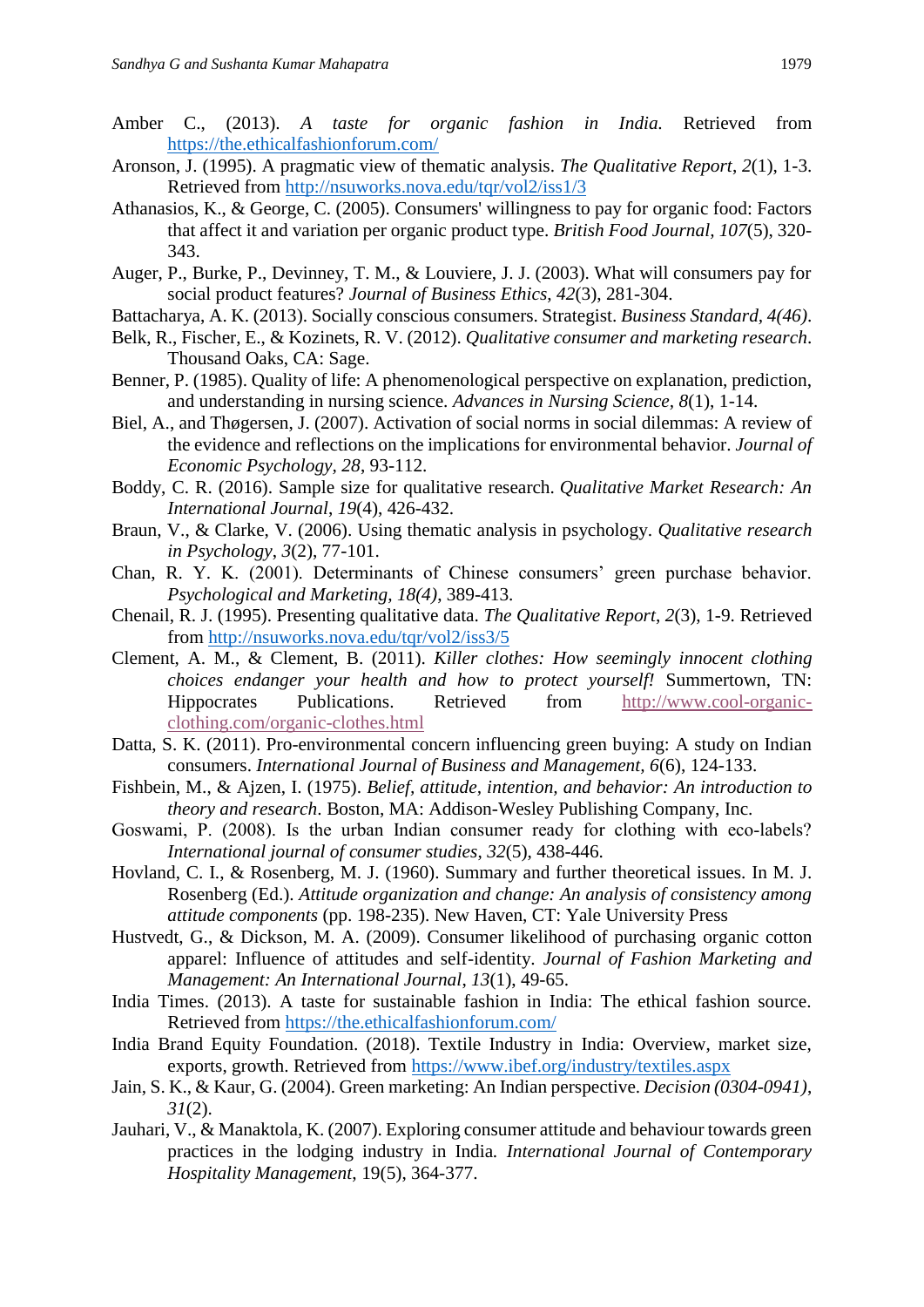- Kang, J., Liu, C., & Kim, S. H. (2013). Environmentally sustainable textile and apparel consumption: The role of consumer knowledge, perceived consumer effectiveness and perceived personal relevance. *International Journal of Consumer Studies*, *37*(4), 442- 452.
- Katz, D., & Stotland, E. (1959). A preliminary statement to a theory of attitude structure and change. *Psychology: A Study of a Science*, *3*, 423-475.
- Khare, A., & Rakesh, S. (2010). Predictors of fashion clothing involvement among Indian youth. *Journal of Targeting, Measurement and Analysis for marketing*, *18*(3-4), 209- 220.
- Khare, A., & Sadachar, A. (2017). Green apparel buying behaviour: A study on Indian youth. *International Journal of Consumer Studies*, *41*(5), 558-569.
- Khare, A., & Varshneya, G. (2017). Antecedents to organic cotton clothing purchase behaviour: Study on Indian youth. *Journal of Fashion Marketing and Management: An International Journal*, *21*(1), 51-69.
- Leininger, M. M. (1985). Ethnography and ethnonursing: Models and modes of qualitative data analysis. In M. M. Leininger (Ed.), *Qualitative research methods in nursing* (pp. 33- 72). Orlando, FL: Grune & Stratton.
- Manchiraju, S., Sadachar, A., & Khare, A. (2017). Proceedings from International Textile and Apparel Association Annual Conference: *Investigating Sustainable Apparel Consumption among Indian Consumers.* St. Petersburg, FL: Iowa State University.
- Mishra, P., & Sharma, P. (2010). Green marketing in India: Emerging opportunities and challenges. *Journal of Engineering, Science and Management Education, 3*, 9-14.
- Ministry of Commerce and Industry, Department of Industrial Policy & Promotion. (2017). *Annual Report 2016-17*. New Delhi, India: Government of India. Retrieved from dipp.nic.in/sites/default/files/AnnualReport\_Eng\_2016-17\_0.pdf
- Moretti, F., van Vliet, L., Bensing, J., Deledda, G., Mazzi, M., Rimondini, M., & Fletcher, I. (2011). A standardized approach to qualitative content analysis of focus group discussions from different countries. *Patient education and counseling*, *82*(3), 420-428. doi: 10.1016/pec.2011.01.005.
- Morgan, D. (1998). *The focus group guidebook*. London, UK: Sage.
- Patil, A. P. (2015) Organic farming in India–Status report. *International Journal of Scientific Progress and Research, 2349-4689*(11), 2-87.
- Patton, M. Q. (1990). *Qualitative evaluation and research methods*. Thousand Oaks, CA: Sage.
- Rana, N. (2009). Organic Cotton Products. *India Market*. Retrieved from <https://www.futurescape.in/organic-cotton-products-india-market/>
- Richard, S., Maria, M., & Per, O. S. (2005). Determinants of consumer behavior related to organic foods. *A Journal of the Human Environment, 34*(4), 352-359.
- Roberts, J. A. (1995). Profiling levels of socially responsible consumer behavior: A cluster analytic approach and its implications for marketing. *Journal of Marketing Theory and Practice, 3*(4), 97-117.
- Rovira, J., Nadal, M., Schuhmacher, M., & Domingo, J. L. (2015). Human exposure to trace elements through the skin by direct contact with clothing: Risk assessment. *Environmental research*, *140*, 308-316.
- Sally, M. (2013). Increase in consumption of organic food products: ASSOCHAM survey *Economic Times (ET)*. Retrieved from [https://economictimes.indiatimes.com/industry/cons-products/food/increase-in](https://economictimes.indiatimes.com/industry/cons-products/food/increase-in-consumption-of-organic-food-products-assocham-survey/articleshow/20222396.cms)[consumption-of-organic-food-products-assocham-survey/articleshow/20222396.cms](https://economictimes.indiatimes.com/industry/cons-products/food/increase-in-consumption-of-organic-food-products-assocham-survey/articleshow/20222396.cms)
- Shen, B., Wang, Y., Lo, C. K. Y., & Shum, M. (2012). The impact of ethical fashion on consumer purchase behavior. *Journal of Fashion Marketing and Management: An International Journal, 16*(2), 234-245, [https://doi.org/10.1108/13612021211222842.](https://doi.org/10.1108/13612021211222842)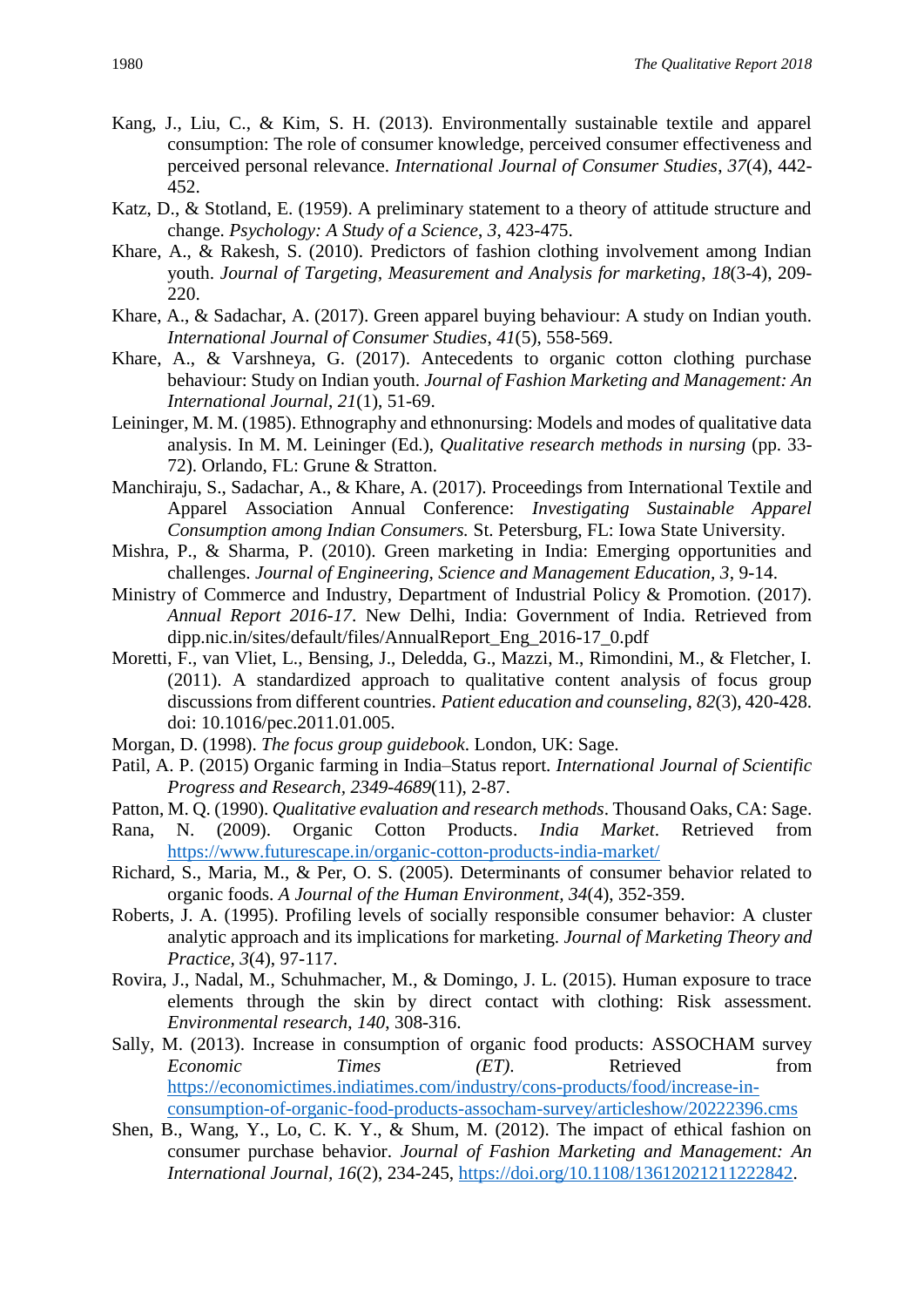- Sheppard, B. H., Hartwick, J., & Warshaw, P. R. (1988). The theory of reasoned action: A meta-analysis of past research with recommendations for modifications and future research. *Journal of Consumer Research, 15*, 325-343.
- Singh, A., & Verma, P. (2017). Factors influencing Indian consumers' actual buying behaviour towards organic food products. *Journal of Cleaner Production*, *167*, 473-483.
- Spradley, J. (1979). *The ethnographic interview.* New York, NY: Holt, Rinehart and Winston.
- Straughan, R. D., & Roberts, J. A. (1999). Environmental segmentation alternatives: A look at green consumer behavior in the new millennium. *Journal of Consumer Marketing, 16*(6), 558-575.
- Taylor, S. J., & Bogdan, R. (1984). *Introduction to qualitative research methods: The search for meanings.* New York, NY: John Wiley & Sons.
- Thompson, G. D., and Kidwell, J. (1998.) Explaining the choice of organic produce: Cosmetic defects, prices, and consumer preferences. *American Journal of Agricultural Economics, 80*(2), 277-287. doi: 10.2307/1244500.
- Verma, V. K., & Chandra, B. (2018). An application of theory of planned behavior to predict young Indian consumers' green hotel visit intention. *Journal of Cleaner Production*, *172*, 1152-1162.
- Vermeir, I., & Verbeke, W. (2004). Organic food consumption: Exploring the attitude behaviour gap. *Journal of Agriculture and Environment Ethics, 19*, 169-194.
- Vermier, I., & Verbeke, W. (2008). Organic food consumption among young adults in Belgium: Theory of planned behavior and the role of confidence and values. *Ecological Economics, 64*, 542-553.
- Vijayara, A. (2010) Market for green apparel grows. *Just Means*. Retrieved from <http://www.justmeans.com/blogs/market-for-green-apparel-grows>
- Yadav, R., & Pathak, G. S. (2016). Young consumers' intention towards buying green products in a developing nation: Extending the theory of planned behavior. *Journal of Cleaner Production*, *135*, 732-739.
- Yadav, R. and Pathak, G.S. (2017). Determinants of consumers' green purchase behavior in a developing nation: Applying and extending the theory of planned behavior. *Ecological Economics*, *134*, 114-122.

#### **Appendix 1**

#### **The discussions were framed based on the questions as follows:**

(a) Have they heard of organic apparel?

(b)What perception elucidates positive intention or behavior?

(c) Are they aware of any certifications about organic apparel?

(d) Are there any factors that impede the continuum of the behavior?

(e) Do consumers who project themselves as environmentally conscious, evince an intention to perform a positive behavior towards the purchase of organic apparel?

(f) Do they like to be associated with or identified as a person who belong to the group who always buy environmentally sustainable products, including apparel?

(g) How they perceive price, quality, type of materials, brand, labeling, and other product knowledge attributes before their choice?

(h) Is there any negative perception towards organic apparel?

(i) If so, what are the reasons?

(j) Do others influence the selection or intention to buy organic apparel?

(k) Does lack of availability of the product impede the behavior?